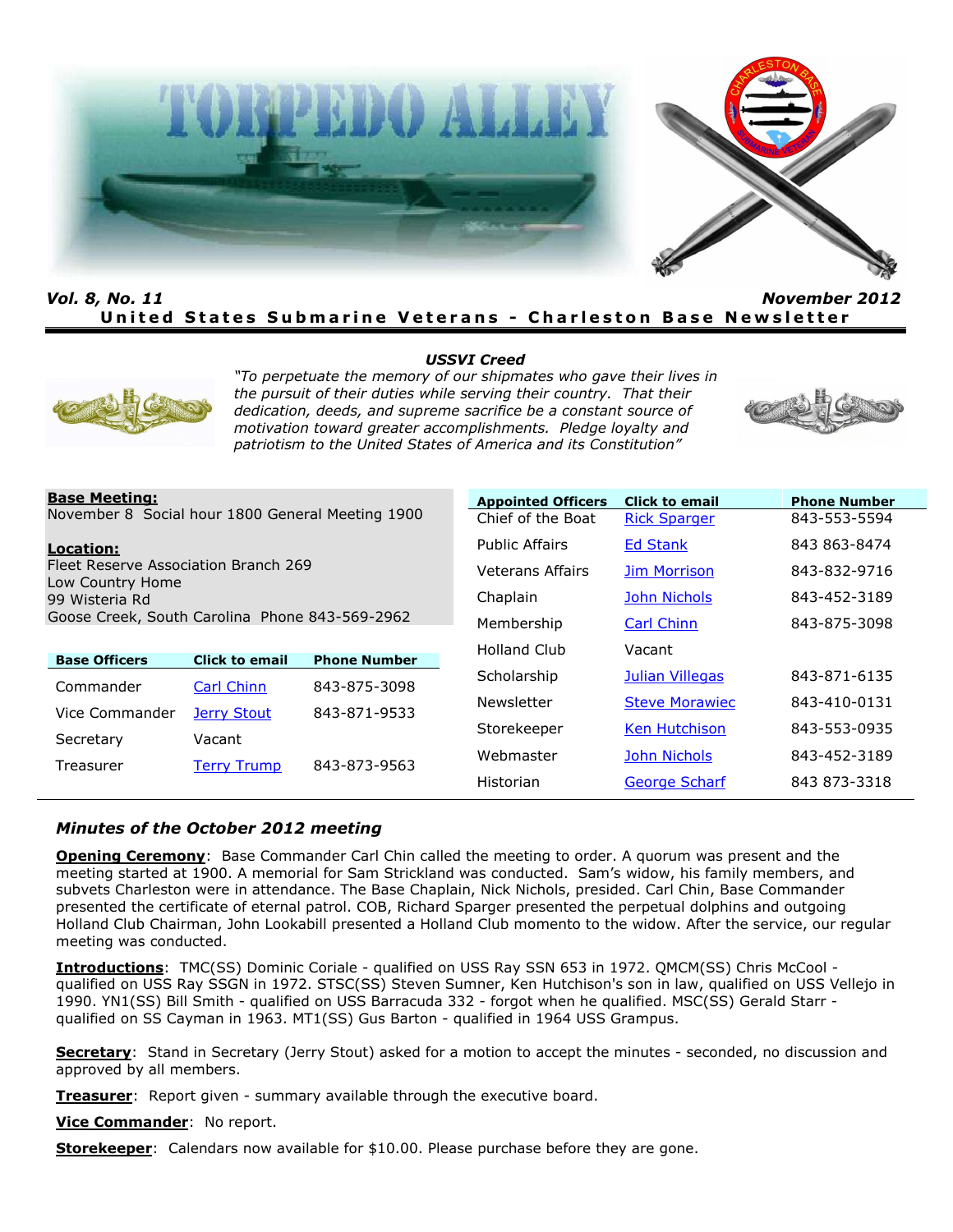#### **Scholarship**: No report.

#### **Public Affairs**: No report.

#### **Chaplain: October Report**

- **James Weir**, Gene's brother, had a heart transplant on Sept. 23rd in PA. He is doing well and is rehab. Gene will travel to be with him when he is needed to help out.
- **Aaron Stansbury**, Steve Everett's son-in-law, was involved in an accident on Sept. 19th. He left the hospital on Sept. 28th. He is healing well.
- **Colleen Collins**, Rick's wife, had hand surgery on Sept. 18th. After the pins are removed from her thumb and she has therapy she is expected to be able to grasp and hold things in her hand.
- **Jenny Morawiec**, Steve's sister-in-law, has been ill and is now recovering. They live in GA.
- **Bill Hall** had hip surgery Sept. 28th. He's now in Health South 205B and is doing well.
- **Ben McDonald** had 3x bypass on Oct. 4th. He is now home and doing well.
- **Tom Yingling's** mother went into the hospital in PA yesterday and was to have a couple of stints put in today. She's 90 years old. Tom is in PA with mom.
- **Clyde Peters** is still in Mt. Pleasant Manor Nursing Home, 921 Bowman Rd, Rm 323. Ken Hutchison has been to see him and take him out to lunch. We expect him to be at the pig roast.
- **Lee Allison status**???

The following shipmates departed on Eternal Patrol this past month. None were members of Charleston Base. Online memorial entries were made.

• **RMC(SS) Michael James Campbell, Sr.,** departed on Eternal Patrol on September 15, 2012 at Sebastian River Medical Center, Sebastian, FL. He was a Submariner for 22 1/2 years serving on the USS Nathan Hale, USS Benjamin Franklin, USS New York City and the USS Olympia before going to work at the Newport News Shipyard. Mike was a member of Snug Harbor Base.

**WWII Submarine Qualified Shipmate Howard Garrett Lipscomb**, departed on Eternal Patrol on October 8th, 2012 in Prosperity SC. He served in submarines during WWII. As best as I can determine, he was not a member of WWII SUBVETS or of USSVI.

**Webmaster**: Our website: <http://www.ussvicb.org/>Updated members on new additions to the pages. If any member would like to post data, please send to Web Master.

#### **Veteran's Affairs**: No report.

#### **Little David:** No report

**SUBVETS WWII**: Next luncheon is scheduled for 18 October 2012 at 1130. Be there early. 5 WWII members in attendance, along with all associate members.

**Kaps For Kids**: Mike Knaub introduced himself and thanked membership for their donations of crayons and coloring books.

#### **Historian**: No report

**Nuclear Historian**: Several jokes and stories, no anecdotes, some response from members.

**Membership**: As of October 1, 2012, 75 members still have not paid. Please pay soon. Clyde Peters's dues will be paid by The After Battery.

**Fleet Reserve**: Halloween Costume Party is scheduled. See website for information. Veterans Day Memorial is 11November with an indoor picnic.

#### **Newsletter**: No report.

**District Commander**: Reminder that the Navy Birthday is the same date as Hog Roast, 237 years. King's Bay TVQ is now accepting reservations for upcoming memorial service. Memorial at Kings Bay is 31 October to 3 November.

**Public Events**: A successful pull of the float was reported at Bonneau Peanut Festival for the first time. Ten members attended. The cover manufacturing is in progress. The cover looks good and will fit like a glove and will be completed next week. Homecoming for Summerville is October 17 at 1800. Members need to be there at 1700 in order to ride on the float. ROTC Cadets may ride. Ridgeville, SC Christmas parade is scheduled for December 8th, 2012 at 1200 pm with lineup at 1100. Veterans Day Parade in Andrews, SC is a go. Date is 10 November and the time will be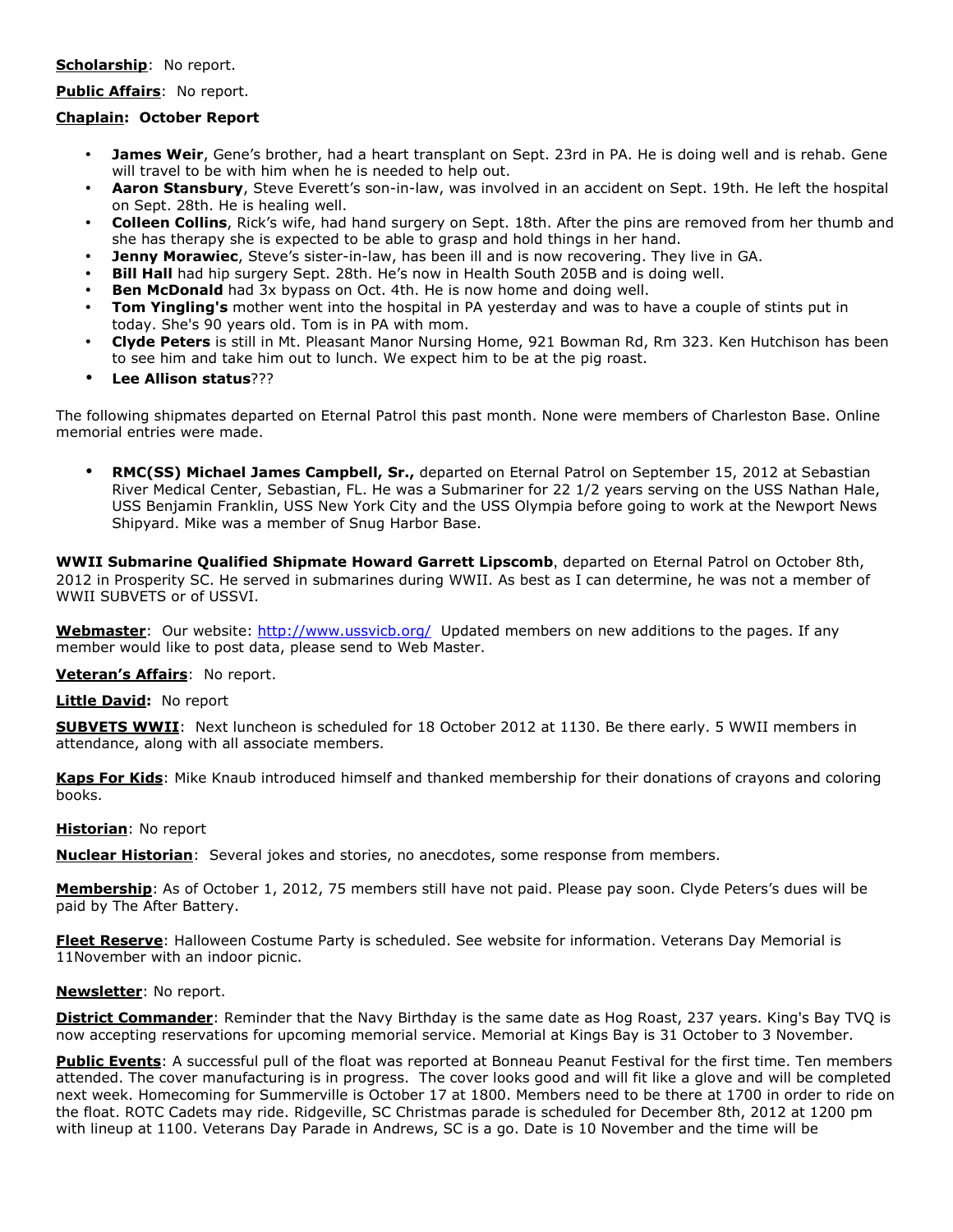announced later. We are waiting for other parade announcements. Veterans Ceremony will be at Dorchester County Building in Summerville SC at 11/11/12.

1 December Christmas Parade in Goose Creek

8 December Ridgeville Parade, 1100/1200. Allowed to throw candy

9 December Summerville parade 1300/1400, no candy to be thrown

TBD Harleysville parade is TBD

**Chief of the Boat**: Hog (Butt) roast is 13 October 2012 at 1100 - chow at 1300. The location is Cooper River Partners Recreation Center, near Bushy Park. Map is provided and signs will be posted. Additional volunteers requested. Also need members that can provide transportation for older members to vote on November 6th. Homeless Veterans Annual Stand down is 18/19 October. Make donations to the Armory near Montague Avenue. Crayons are also requested for Caps for Kids. Torpedeomen are exempt from this request as they need crayons to write with. A visit to MUSC is scheduled for early November. Mike Knaub has volunteered for Chairman. Fred Woodley stated that MUSC saved his grandson's life and is very greatful.

**Base Commander**: Christmas Party is 1 December 2012. Cost is \$15.00 each for you and spouse or significant other. Additional guests are \$20.00 each. Volunteers are needed for set up and break down. Please email or text Steve Morawiec to volunteer. You may buy your tickets by mail from Steve Morawiec (look up his address on the USSVICB website).

**Old Business**: Marvin Miller is very happy to have his son back from Afghanistan.

#### **New Business**: None

**Good Of The Order**: Cold War certificate applications are available for members that have served during the cold war (1945 – 1986). See Gary Williams (GW) for details.

**Depth Charge**: \$333.00 to winner. Michael Emerson was the winner and he donated 100.00 to the building fund.

**Meeting Adjourned**: The Base Commander adjourned the meeting at 1955. *Every election is determined by the people who show up. Larry J. Sabato* 

#### **November Submarines Lost November Birthdays**

| <b>USS Corvina</b>  | SS 226        | November 16, 1943 |
|---------------------|---------------|-------------------|
| <b>USS Sculpin</b>  | SS 191        | November 19, 1943 |
| <b>USS Capelin</b>  | SS 289        | November 23, 1943 |
| <b>USS Albacore</b> | <b>SS 218</b> | November 7, 1944  |
| <b>USS Growler</b>  | SS 215        | November 8, 1944  |
| <b>USS Scamp</b>    | SS 277        | November 9, 1944  |

| Andrews       | <b>Barnette</b> | Bergamo      | <b>Betz</b>    |  |  |  |  |
|---------------|-----------------|--------------|----------------|--|--|--|--|
| <b>Buxton</b> | Gallagher       | Gomez        | Hubert         |  |  |  |  |
| Kerstetter    | LaForce         | Langley      | Lawson         |  |  |  |  |
| Lehmann       | Leonhardt       | Litzenberger | McKanna        |  |  |  |  |
| McLochlin     | Miller          | Morrison     | Mueller        |  |  |  |  |
| Munoz         | Narowski        | O'Brien      | Pease          |  |  |  |  |
| Power         | Rader           | Seal         | <b>Skinner</b> |  |  |  |  |
| Starland      | Toelle          | Viering      | Wilson         |  |  |  |  |
| Wolfe         | Wood            | Wright       |                |  |  |  |  |

# **DON'T FORGET TO VOTE ON NOVEMBER 6TH!!!**

## **Submarine News**

# **Fewer Submarines To Call Groton Home**

Groton - The Navy plans to keep fewer submarines in Groton as the military shifts its focus toward Asia and sends its newest, most capable ships and aircraft to the western Pacific, the Navy's top admiral said Tuesday. By 2020, the Naval Submarine Base is expected to have two squadrons with six attack submarines per squadron, instead of the 16 submarines it has today.

The naval station in Norfolk, Va., will have fewer submarines in the future, too, while the base in Kings Bay, Ga., will not be affected by the rebalancing since ballistic-missile submarines need to remain there as a strategic deterrent, Adm. Jonathan W. Greenert said.

Greenert was in town for a classified conference on undersea warfare technology. "We're pretty well set up to execute this strategy, and now we have to evolve and make that rebalance that is called for," Greenert, the chief of naval operations, said in an interview at the base. There will not be any great departure of submarines and crews. Rather, submarines that retire in the East will not always be replaced with new boats, while submarines in the West will be, Greenert said. The number of submarines in the fleet will decline overall as the aging Los Angeles-class attack subs retire more quickly than the Virginia-class submarines are built.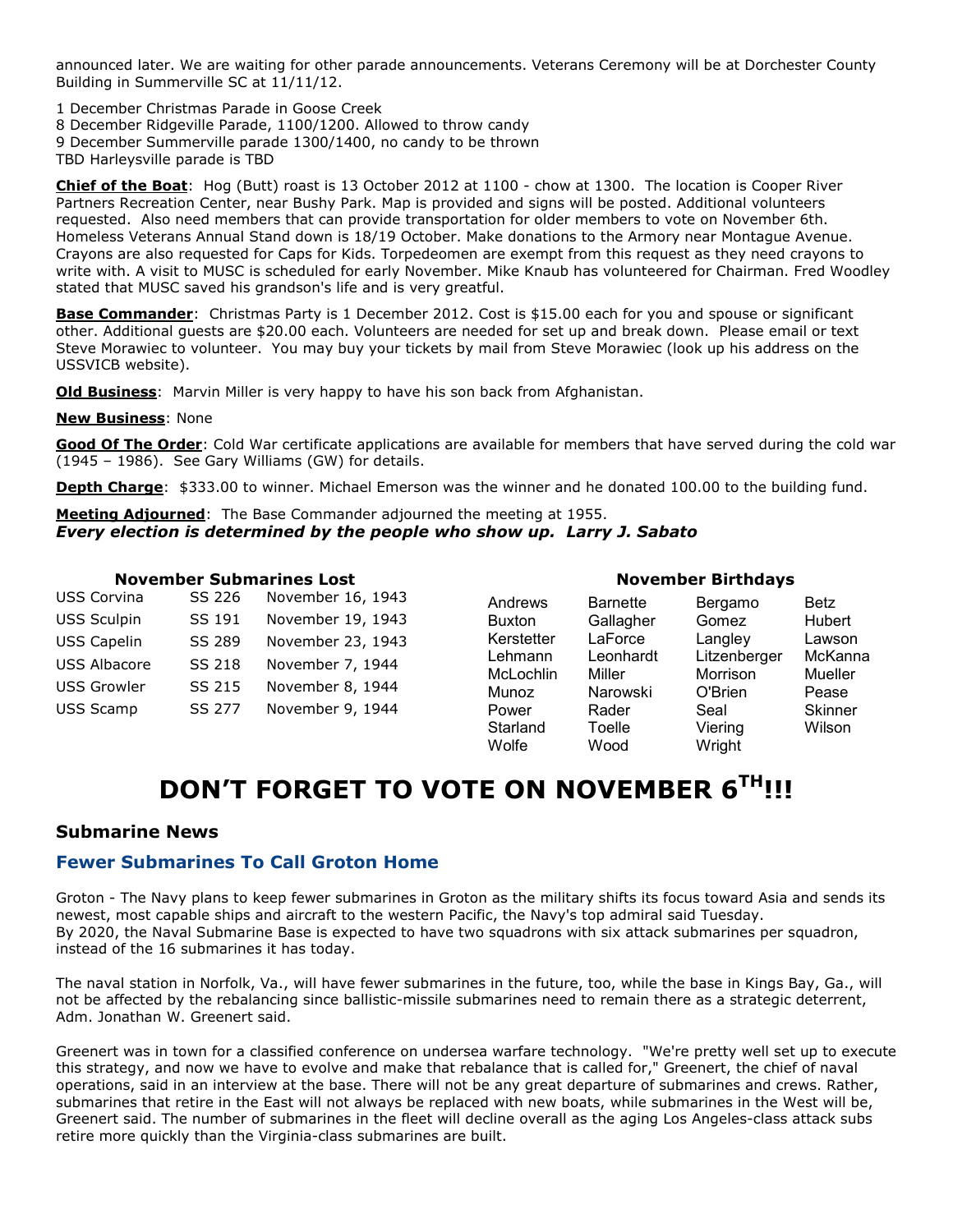Even with the changes, Greenert said, the Navy needs three submarine bases along the East Coast. The Norfolk naval station does not have the capacity to support the submarines from Groton, and it would be too expensive to relocate the submarine school from the base, he added. The three locations are "a good balance," Greenert said, and he does not intend to "move submarines en masse" out of the Groton area.

The strategic documents clearly state the Navy has to dominate the undersea domain, to "own it," Greenert said. "To do that, the centerpiece of it is the submarine, make no mistake," he said, adding that various other platforms and payloads will also play important roles as parts of the network.

The Navy's forces overall are evenly distributed between the Atlantic and the Pacific, while the distribution of submarines is already closer to 60 percent in the Pacific.

In the future, 60 percent of the forces, including aircraft carriers, cruisers, destroyers, littoral combat ships and submarines, will be based on the West Coast and in the Pacific. That equates to 10 more ships operating in the western Pacific in 2020, with more ships based in Japan and Guam instead of rotating between the region and the United States.

The Navy wants to establish or re-establish relationships with numerous allies throughout Asia, Greenert said. While some have said the strategy, announced in January, is a way to contain China's growing military power, Greenert dismissed that idea as an oversimplification. China, the major player in the region, put its first aircraft carrier into service on Tuesday.

"There are many things that could tend to be an outcome. You could say, 'Well, you did all this, this came out of that,' and that would be a conclusion someone draws," he said, adding later, "That's not the intent directly. It is, like I said, to establish those relationships and re-nurture them."

Greenert said the strategy is not just about having the right number of ships in the region. It is also about having the right mix of capabilities, both in vessels and aircraft, as well as having the proper training for those who will deploy there and more complex exercises to engage allies. Officials in Singapore recently agreed to host up to four of the Navy's littoral combat ships. The Navy plans to send the new P-8A Poseidon aircraft to Okinawa and unmanned aircraft to Guam when they come online, as well as send new Virginia-class submarines and destroyers to the region. The Navy's presence in the Caribbean, Central and South America and Africa will slightly shrink. But the Navy could use other capabilities in some areas, including unmanned systems, and work with allies who have professional, capable submarine forces, Greenert said.

The plans for rebalancing are feasible unless sequestration occurs, he added. The \$1.2 trillion in automatic spending cuts known as sequestration will take effect Jan. 1 if Congress does not act to prevent it. The Navy's shipbuilding and conversion funding would be cut by \$2.14 billion in 2013 under sequestration, according to the Office of Management and Budget. That would render the strategy "un-executable," Greenert said.

# **U.S. Navy Defends Boomer Submarine Replacement Plans**

A top U.S. Navy official is defending the service's plans to replace its Ohio-class ballistic missile submarine fleet, saying the Navy has the right design and boat numbers to execute the mission for decades to come.

"We conducted a detailed analysis of many force structure options," says Rear Adm. Barry Bruner, Navy undersea warfare director, in a recent blog. "A force of 12 Ohio Replacement nuclear-powered ballistic missile submarines (SSBN) with 16 missile tubes satisfies national strategic deterrent requirements at the most affordable cost. Twelve Ohio Replacement SSBNs meet at-sea strategic patrol requirements and sustain this requirement while some of the SSBNs are unavailable due to planned maintenance."

Bruner says, "Reduced-force options [that] we considered failed to meet the current at-sea and nuclear employment requirements, increased risk for force survivability, and limited the flexibility in response to an uncertain strategic future. A 12-ship, 16-missile-tube SSBN force has sufficient, not excessive, flexibility and capacity." He acknowledges that because ship construction of the Ohio Replacement shifted to 2021 from 2019, there will be fewer than 12 SSBNs from 2029 to 2042 as the Ohio-class retires and Ohio replacement ships join the fleet. Addressing recent critics of the shortfalls, he says, "During this time frame no major SSBN overhauls are planned, and a force of 10 SSBNs will support current atsea presence requirements."

However, he says, "This provides a low margin to compensate for unforeseen issues that may result in reduced SSBN availability. The reduced SSBN availability during this time frame reinforces the importance of remaining on schedule with the Ohio Replacement program to meet future strategic commitments. As the Ohio Replacement ships begin their mid-life overhauls in 2049, 12 SSBNs will be required to offset ships conducting planned maintenance." He also says the Navy and Pentagon are keeping a lid on proposed costs. "The Department of Defense set an aggressive cost goal of \$4.9 billion per hull (calendar year 2010) as an average cost for hulls 2-12. To date, the Navy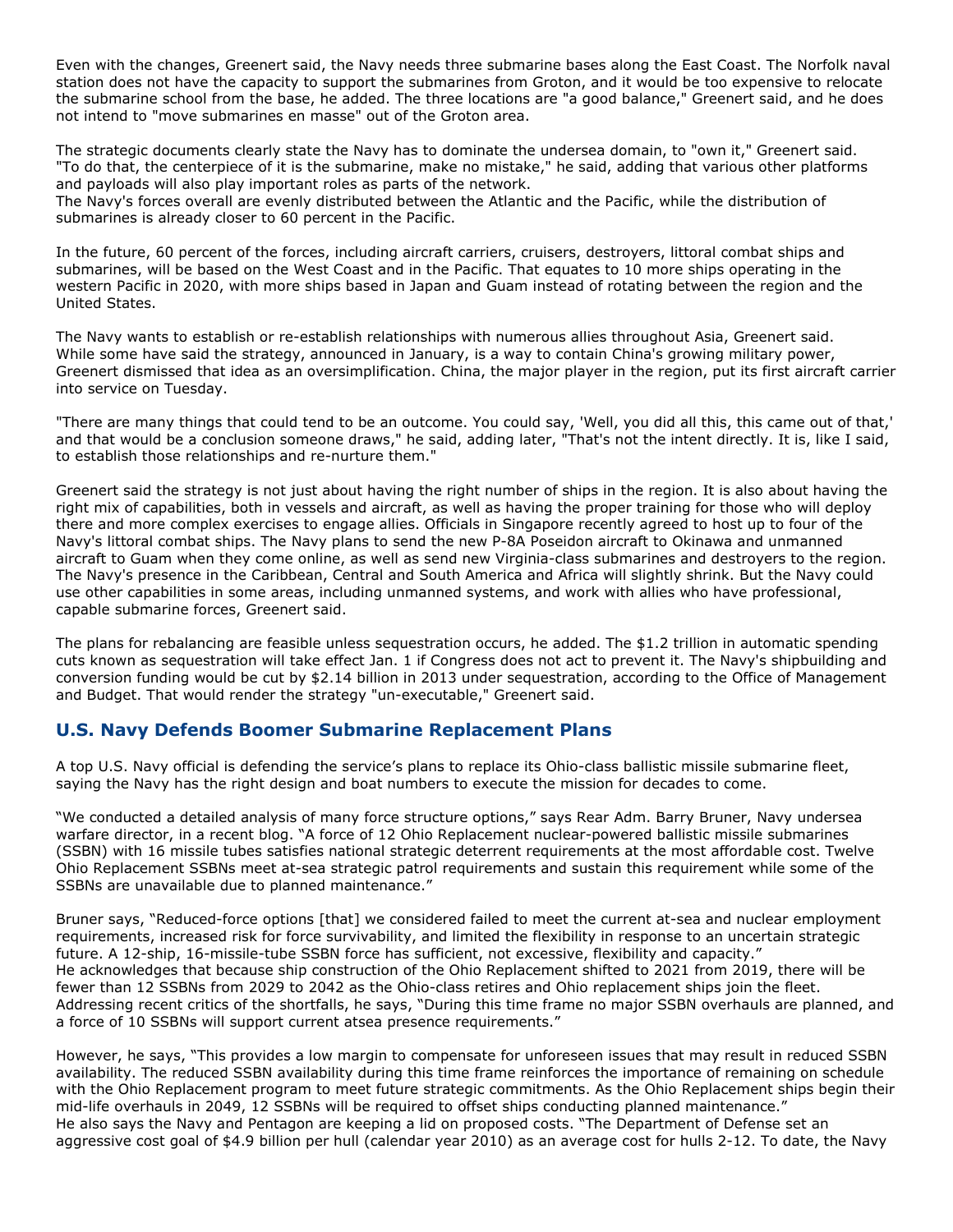has reduced costs by reducing specifications to the minimum necessary to meet national strategic deterrent requirements, implementing modular construction design, reusing the Trident II D5 Strategic Weapons System, and reusing Virginia- and Ohio-class components where feasible. The Virginia-class construction program, through aggressive management and collaboration between government and industry, has developed into a model ship building program, continually coming in under budget and ahead of schedule. Ohio Replacement design and construction will build on this success."

# **West's Last HOOYAH, Stevens Takes Helm**

WASHINGTON (NNS) -- Master Chief Petty Officer of the Navy (MCPON) (SS/SW) Rick D. West gave his last 'HOOYAH' during the change-of-office ceremony at the Washington Navy Yard, Sept. 28. Chief of Naval Operations Adm. Jonathan Greenert was the guest speaker for the ceremony and highlighted MCPON West's accomplishments during his naval career while thanking him for his leadership. "MCPON West, you made the Navy better through your willingness to listen and learn," said Greenert. "I watched you firsthand in the Pacific Fleet, at U.S. Fleet Forces, as VCNO, and I had the honor to serve with you for one year as CNO. MCPON West had the heartbeat of the Navy. Sailors communicated with him. He challenged Sailors and they loved it."

The ceremony marked the end of a nearly 32-year career for West, who had served as the 12th MCPON since Dec. 12, 2008. During his time as MCPON, West instituted the Senior Enlisted Continuation Board, introduced CPO 365, and implemented the mandatory enlisted warfare designation. "MCPON West made a difference and led by example. He made a tangible improvement in our Navy," said Greenert. "I say to you and Bobbi (wife), thank you very much and our nation and our Navy thanks you." West did not discuss personal accomplishments during his retirement remarks, instead focusing on thanking family, friends, shipmates and mentors who helped shape him into a leader and the memories he'll take with him of his years of service.

"There is simply no way I can mention you all. Just know that if you are here today, you played some part in the success that I have enjoyed," said West. "It has been an honor and privilege to serve our great Navy for nearly 32 years and especially to serve as MCPON for the last four. Thirty-two years is a long time, but when you are talking about the end of a fantastic journey, it was just a "flash of time." I've never had a "bad command" because I feel commands are what you make of them and how you choose to seize the opportunities."

"The thing I'm going to miss the most is, by far, the people and the energy and innovation of our Sailors and families. The 'engine' that truly drives our Navy is our people. Our Sailors are what makes our Navy the best that's ever sailed the world's oceans," said West.

MCPON (AW/NAC) Mike D. Stevens took the helm of the enlisted force as the Navy's 13th MCPON after receiving the ceremonial cutlass from MCPON West. "I was honored to pick MCPON 13," said Greenert. "It was not an easy task. MCPON Stevens is a proven and effective leader. This is a guy ready to lead our Navy and I look forward to your insight and perspective."

Stevens, a native of Montana, joined the Navy in 1983 and most recently served as Fleet Master Chief for U.S. Fleet Forces Fleet Master Chief in Norfolk. His previous Command Master Chief tours included U.S. 2nd Fleet, Helicopter Sea Combat Wing Atlantic, Helicopter Mine Countermeasures Squadron 14, and Naval Air Station Pensacola. MCPON Stevens thanked Admiral Greenert for his trust and faith in his selection as MCPON.

"I am both humbled and honored to have been provided this magnificent opportunity to lead and serve our Sailors, their families and our government civilians as the 13th Master Chief Petty Officer of the Navy," said Stevens. Stevens thanked West for his service, leadership and friendship and spoke to the Navy, saying he is excited about the future and looking forward to serving the Navy as MCPON by working together to carry out the Navy's mission.

The MCPON serves as an advisor to the CNO and to the Chief of Naval Personnel in matters dealing with enlisted personnel and their families. The MCPON is also an advisor to boards dealing with enlisted personnel issues; is the enlisted representative of the Department of the Navy at special events; may be called upon to testify on enlisted personnel issues before Congress; and maintains a liaison with enlisted spouse organizations.

# **Chairman Of Joint Chiefs Speaks At Bangor**

BANGOR — Transitions are coming to the armed forces, but if service members stick together, everything will be fine, President Barack Obama's top military adviser said during a town hall meeting Wednesday at Naval Base Kitsap-Bangor. Army Gen. Martin Dempsey, chairman of the Joint Chiefs of Staff, told about 300 Sailors and Marines at Bangor Plaza when he was a young soldier he believed leaders knew everything.

"They really don't know," he said. "The one thing I can tell you is we're going to be OK because of you. As long as we continue to keep the trust, we'll be able to handle whatever the world can throw at us."

Dempsey visited the Northwest this week, meeting business leaders Monday in Seattle, touring Bangor on Tuesday and Joint Base Lewis-McChord on Thursday.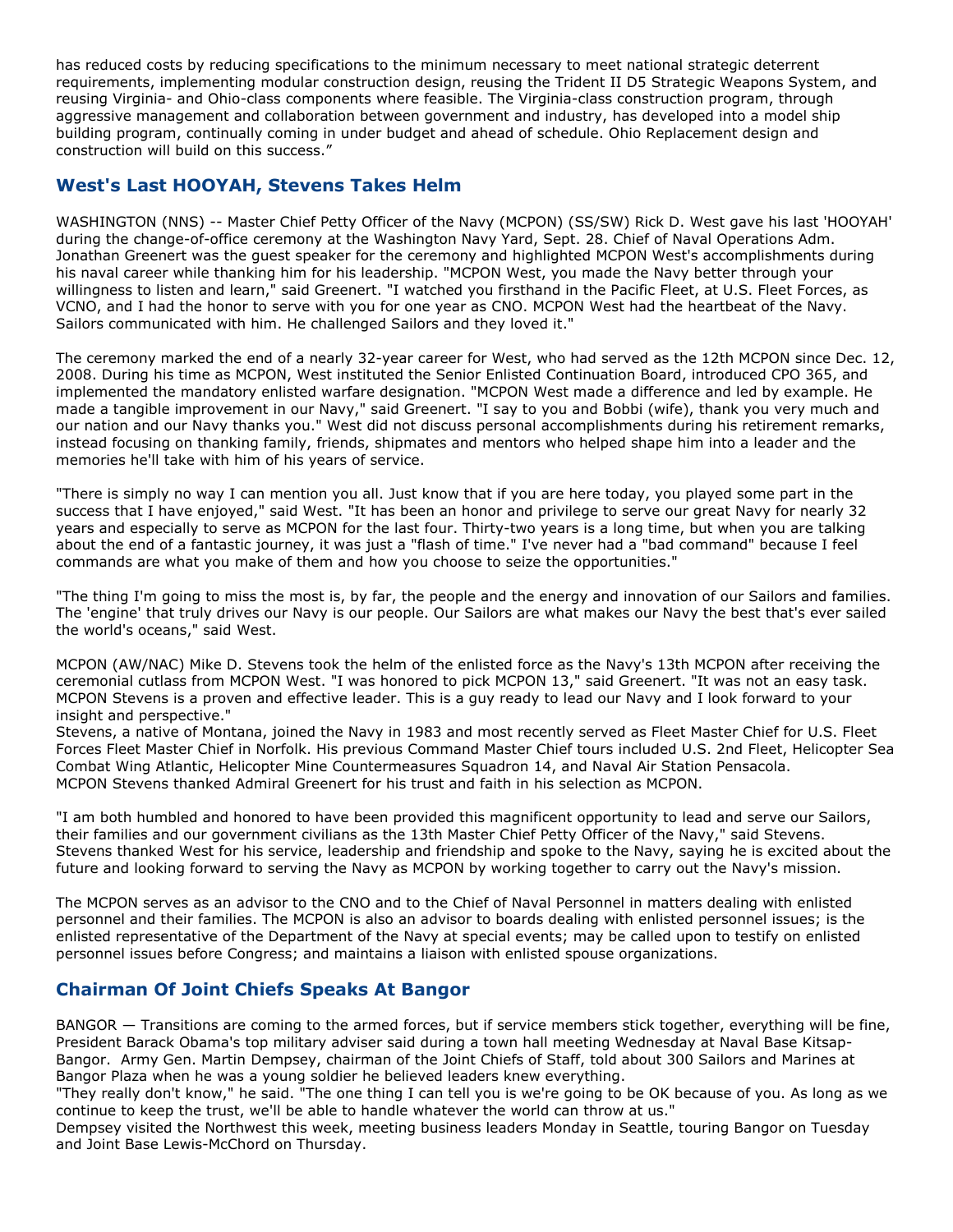The military is shifting away from deploying to the Middle East for combat to performing missions besides counterinsurgency, he said. Twelve years and two days ago, the USS Independence was sent to the Persian Gulf after Iraq invaded Kuwait, the first time an American aircraft carrier had been there since 1974. We've never left. "We've been focusing like a laser beam on Afghanistan and Iraq, one deployment after another," said the four-star general. "What are we going to do with more time?"

The transition hasn't affected the Navy yet. In fact, deployments have speeded up, and Dempsey acknowledged Bremerton-based carrier USS John C. Stennis returning to the Middle East early. "Because of potential tensions in the Gulf, we've floated about as much of the force as we can," he said. One submariner brought up manning concerns, saying there aren't enough trained Sailors, retention is poor and his sub had to borrow people from its other crew to go to sea.

"I'll carry it back (to the chief of naval operations)," Dempsey said. "We've been asking so much of all the services. We're more forward-deployed than we've been in a long time." Another submariner posed the same question to Dempsey, "What are we going to do with all the time (after deployments slow down)?" "Here's my promise, you're not going to be bored," said Dempsey, who has been chairman a year. "We'll find you something to do. We've been pushing pretty hard. We need a better pace over the long haul."

The military will be leaner in coming years. If Congress can't agree on a deficit-reduction plan by Jan. 1, the military will need to cut \$600 billion over 10 years. Even if sequestration is avoided, defense budgets will still be smaller. "We have to find ways to make ourselves more affordable," said Dempsey, who toured the Trident ballistic submarine USS Maine before the meeting.

One way to become more affordable is to cut personnel. The Navy and Air Force have been "resizing" for 10 years. They won't lose many more members, Dempsey said, but 100,000 soldiers and Marines could go. Dempsey said he came Tuesday to thank the soldiers and Marines for their service and tell them to keep the faith. "Do you want to serve your country when it's on autopilot or when it really matters?" he asked. "If (the latter) is the case, you've arrived."

# **Sea Power For Robots**

More and more torpedo-shaped-robots are plying the oceans to sniff out mines, gather environmental data, and scan the ocean floor for famous wrecks. But these underwater vehicles struggle with the same problem that heavy smartphone users have: short battery life.

With a typical run time of about 24 hours, autonomous underwater vehicles, or AUVs as they are known, have so far been limited in use. If the industry can come up with a way to repower them at sea, these underwater robots could give the military powerful new tools and take on a broader range of commercial and scientific jobs. Bluefin Robotics's solution is much like what the auto industry is developing for electric cars: charging stations. Instead of being yanked out of the water for recharging, the robot would pull up to a refueling station on the ocean bottom. Bluefin, on the Fore River in Quincy, has built a docking station that communicates directly with underwater vehicles, guiding them to where they can recharge and transfer data.

The refueling station resembles a cage roughly 5 by 15 feet with a cone-shaped entrance. Once it's inside, the robot is recharged wirelessly through inductive coils -- the same technology used for charging electric toothbrushes. The refueling itself could rely on a bank of larger batteries if it's a remote location, or a power cable from an external source, either on land or a surface buoy.

Any data the robot has gathered, such as images of the sea bed or boat traffic, could be uploaded to the docking station and transmitted to home base, which could wire new instructions to the robot. "Launch and recovery from a boat is a very difficult process. This way you have a garage," said Robert Geoghegan, department manager for ocean engineering for Battelle Memorial Institute, a - research organization that owns Bluefin Robotics. "So instead of doing launch and recovery every day, you can do it once a week or longer." With a continuous supply of electricity, an AUV could work for months at a time, recharging daily, Bluefin executives said.

The Navy already has hundreds in service, usually for -security- oriented missions, but has a multiyear master plan to expand the fleet. It envisions networks of AUVs gathering military intelligence, such as about enemy submarine movements, or neutralizing or arming mines. These vehicles could also be launched from submarines and pilot themselves while carrying weapons.

But the Navy wants 60-day missions, rather than the day-long trips underwater robots take now. Navy officials were in Quincy last month, scoping out the new docking station. Oil and gas companies, which have been using remote-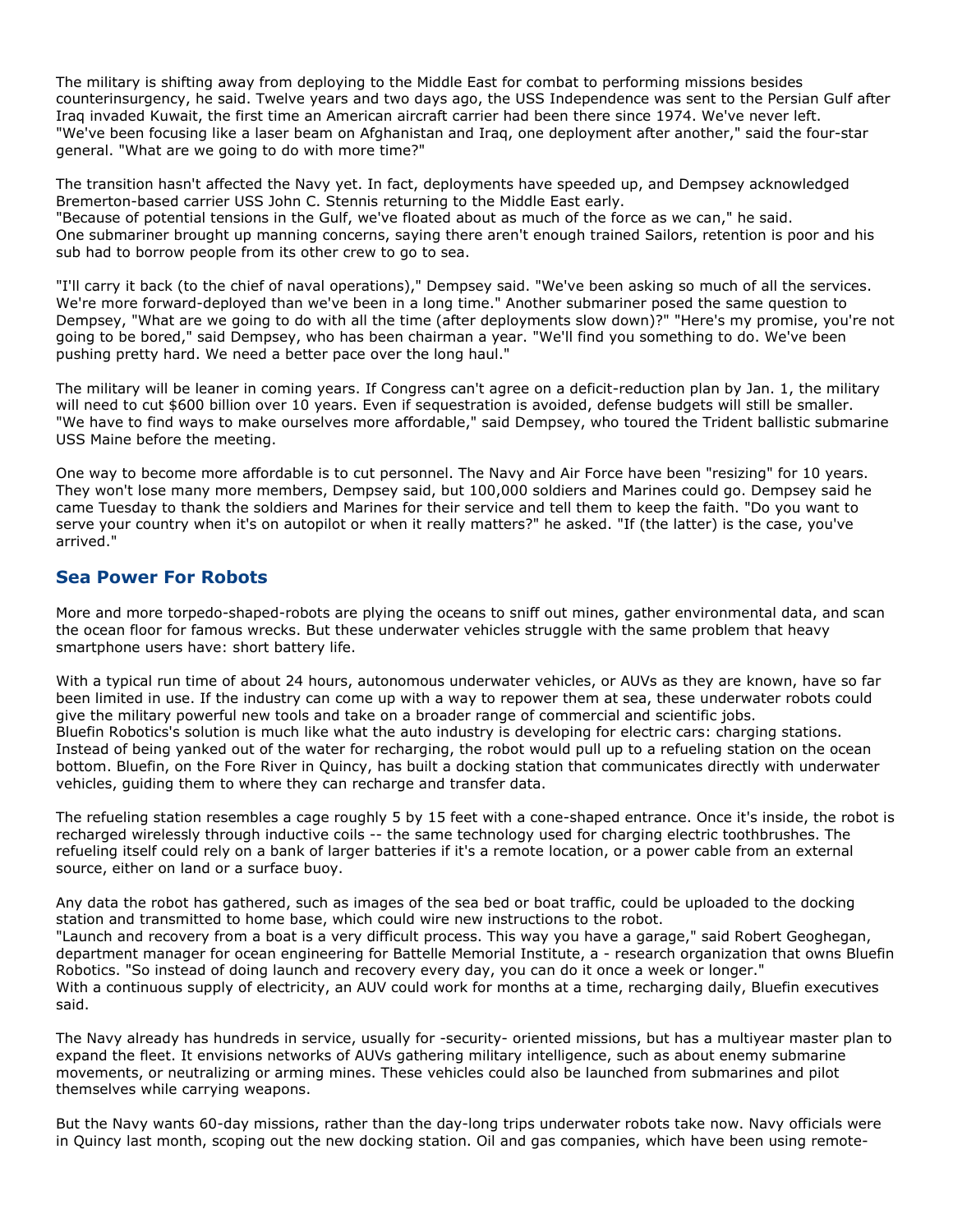controlled underwater vehicles for years, are looking at autonomous robots to reduce costs and danger to people from inspecting pipelines after hurricanes. A single rechargable AUV could test the structural integrity of equipment over a vast area and report back to a drilling platform.

And for scientists, a longer-running AUV would be able to collect more data, such as from tracking pollutants over several weeks, and give researchers flexibility to change missions without the expense of a recovery boat. An AUV could also be positioned at a remote docking station and be activated on demand -- for example, when underwater volcanic activity near Hawaii increases, said Alan Beam of the Lee, N.H.- based Autonomous Underwater Vehicle Application Center and a former program manager for UAVs at the Navy. "People have been working on the pieces to this for a long time. The key trick is to integrate it all to make it work," Beam said.

Woods Hole Oceanographic Institution in Falmouth has been researching underwater docking stations for more than a decade and has two projects underway. The Naval Postgraduate School will install a docking station made by Woods Hole in the coming months in the waters off Monterey, Calif. Like Bluefin Robotics' machine, the Woods Hole device has a funnel-shaped "entrance nozzle" to guide entering vehicles. The metal frame that holds AUVs in place is mounted on sleds anchored by lead weights. The station will use an undersea cable for power and transferring data, allowing Naval researchers to keep the vehicles in the water for long stretches.

"When you attach a subsea cable and run power through it, it means you can power and point the vehicle [out] for multiple missions. You have it recharge without bringing it back in, so you greatly minimize the expenses for ship operations," said Ben Allen, a senior engineer at Woods Hole Oceanographic Institution. "Within the research community, there's a lot of interest."

Woods Hole is also involved in a major scientific expedition, the National Science Foundation's Ocean Observatories Initiative, that will deploy docking stations at sea. The Pioneer Array on the edge of the Continental Shelf south of Martha's Vineyard will use a combination of surface moorings and unmanned vehicles to collect environmental data and high-resolution images.

Three AUVs, supplied by Hydroid LLC in Pocasset, will take measurements in concert with six self-propelled underwater gliders in 500 feet of water over 2,500 square miles. Having the docking stations will allow researchers to collect data over long periods of time and, using a two-way satellite link, send instructions to the AUVs to modify their sampling plans.

The surface moorings will also provide energy to the docking stations using a combination of solar panels, wind turbines, and fuel cells. In some applications, refueling stations can help keep up with the considerable power demands for transmitting data. The underwater engineering company Phoenix International used a Bluefin Robotics vehicle in the search this year for the downed plane of missing aviatrix Amelia Earhart in the South Pacific. A 20-hour mission can generate a terabyte of data of high- resolution images, sonar, and video, said Christopher Moore, AUV manager at Largo, Md.-based Phoenix International, creating bottlenecks in transmission and a drain on power.

"The limitations of these machines is power," he said. "You need power to move a lot of data in an efficient amount of time, recharge the batteries, and accept a new mission." For its docking station, Bluefin Robotics last fall ran an eighthour demonstration in which an AUV was launched outside of Boston Harbor, rose to the surface to get its position using GPS, and then docked at the refueling station, which was erected on a scaffold about three meters off the bottom. One challenge was getting the AUV to enter the snug interior of the docking station on its own. To make the demonstration work, engineers needed to fine-tune the homing capabilities to ensure the robot approached the intake cone at the right angle and made a reliable connection inside, said Steve Somlyody, a senior systems engineer at Bluefin.

The system communicates via acoustic waves, which can be easily disrupted by other objects in the water, he said. Bluefin Robotics and Battelle said they will target the refueling station at applications that demand longer missions, such as where a network of -AUVs monitor one area continuously.

The docking stations are coming along at an opportune moment for the young industry.

Many operators had kept their robots on a tight leash, out of fear of losing one, said Duane Fotheringham, vice president of operations at -Hydroid.

"The interest in docking stations is to move the autonomy one step further and remove the men from the loop and take advantage of the robotics as much as possible," Fotheringham said.

"It's an evolution of the technology as people become more and more comfortable with underwater robotics."

# **Mitt Romney's Big Plans For USN - Adviser Lehman Says Goal Is 350-Ship Fleet**

Republican Mitt Romney's campaign has steered clear of providing too many specifics when it comes to how he would govern as president. Defense has been no exception. While Romney and other campaign officials have pledged to raise the number of ships built per year from nine to "approximately 15," aimed at a fleet of about 350 ships, specifics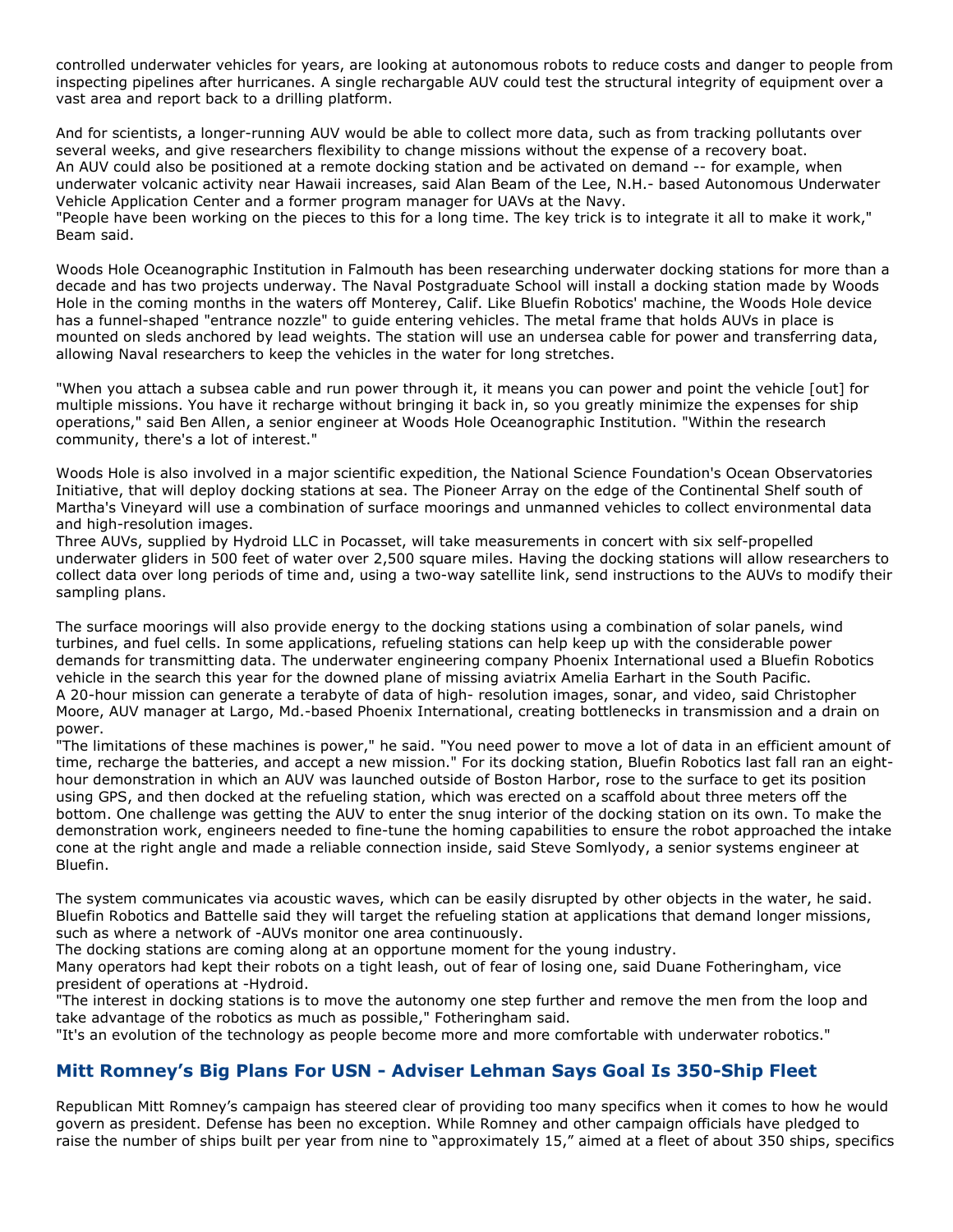on how they would add more than 60 ships, and what types, have been vague. But in an exclusive interview, a top Romney defense adviser provided some details on the ambitious plans for the Navy.

John Lehman, President Ronald Reagan's 600-ship-era Navy secretary and one of the architects of Romney's plans for the military, sat down with Defense News on Oct. 4. Among the new details he revealed: Plans to create an 11th carrier air wing, one for each aircraft carrier. F/A-18 Super Hornet strike fighter production would continue beyond 2014. The amphibious fleet would be built up to the Marine Corps' requirement of 39 ships. An entirely new, battlegroup-deployable frigate would be procured, along with a ballistic missile defense ship. The campaign has pledged to build more submarines and destroyers, and production of the littoral combat ship (LCS) would continue. Exact numbers of ships and aircraft continue to be reviewed, and Lehman made it clear the program continues to be evaluated and fleshed out.

Excerpts from the interview, edited for space and clarity

Q. What is your projected fleet size?

A. 350 is the plan of record. This is what the governor is currently campaigning on  $-15$  ships per year, 350 ships in 10 years.

Q. What would you be adding?

A. First, we'd continue the littoral combat ship, and we'd begin a battle group-deployable frigate program that would replace the FFG 7s [frigates]. And we would increase the numbers per year of the destroyers, and we would go for a missile defense ship that is optimized using an existing hull form, for the new Air Missile Defense Radar (AMDR), which really won't fit in the existing Arleigh Burke class.

We would also include getting up to the accepted requirement for Marine amphibious lift, so there'd be an increase in amphibious ships. The exact mix as between the different types, whether we go all for the LSD [landing ship dock replacement] versus the LHA+ [new assault ship] or some other mix, that hasn't been fully fleshed out yet. But there will be an increase in amphibs.

Q. Would your missile defense ship be based on the DDG 1000 design?

A. There's also the LPD 17 hull design [used on San Antonio-class amphibious ships]. I didn't say missile defense destroyer, I said missile defense ship, because to have the kind of power aperture needed for the new radar, there is always a conflict between a deployable battle group ship and a missile defense ship. The latter is in elevated [readiness condition], tied to a specific area. It can't deploy with the battle group.

To make it affordable, you have to have a hull that's not a brand-new ship, so it really comes down to between a DDG 1000 and an LPD 17. Both hulls and power capability are quite suitable for the missile defense ship. The basic hull and volume in the LPD 17 can take both the larger missiles and the radar, so the optimal power plant is not the one that's in it. It would probably be a diesel-based, maybe [combined diesel and gas turbine], or something like that. But that hasn't been detailed.

Q. There's no current Navy requirement for a fleet frigate.

A. The LCS has many useful roles, but one of them is not deploying with the battle groups. It doesn't have the range. What is needed is a replacement for the FFG 7. There's a clear need because the LCS is not able to fill the roles originally envisioned for it. It has some real uses, but one of them is not as a fleet deployer, not as a battle group deployer.

Q. This would be a new design, or an adoption of an existing design?

A. I think there will be examination of both existing hull forms and design aspects, to try and find the best in class in each of the elements — propulsion, hull and engineering, the weapons systems. Whether that ends up being a new design or an adaption of another frigate, we're not that far along. It won't be a regional air defense [ship]. It will have self-defense capability and network ability to be part of the networked environment of the battle group. It won't necessarily be a full Aegis system.

But it has to be affordable. All of them have to be able to be competed. That's going back to the Reagan approach of having at least two sources for everything. It would be able to be competed yearly, as we did in the Reagan years, with the submarines, frigates, destroyers and cruisers. They were all annual competitions. It's what brought the cost down.

Q. Newport News and Electric Boat share equally in building the Virginia-class submarines. Would that continue, or would they compete to build the new SSBN(X) Ohio replacement?

A. That would be the intention, to enable both yards to build a full-up submarine and compete for them every year. And have sufficient submarines in the total program to enable them to do that.

Q. What would the new frigate cost?

A. I wouldn't put a number on it, but if you took the FFG 7 and made that in constant dollars today, that's a good target.

Q. So, between \$600 million and \$700 million. Can we say that?

A. Yeah.

Q. Would you review the LCS program?

A. I'll always be reviewing it, but there's no intention to cancel it. We're very much in favor of a high-low mix and having deployable ships. There are still a lot of questions with the weapon systems and the modular approach whether that's the right long-term approach to arming the LCS is an open question. We have not done a lot of analysis on that yet.

Q. Are you committed to retaining 11 aircraft carriers?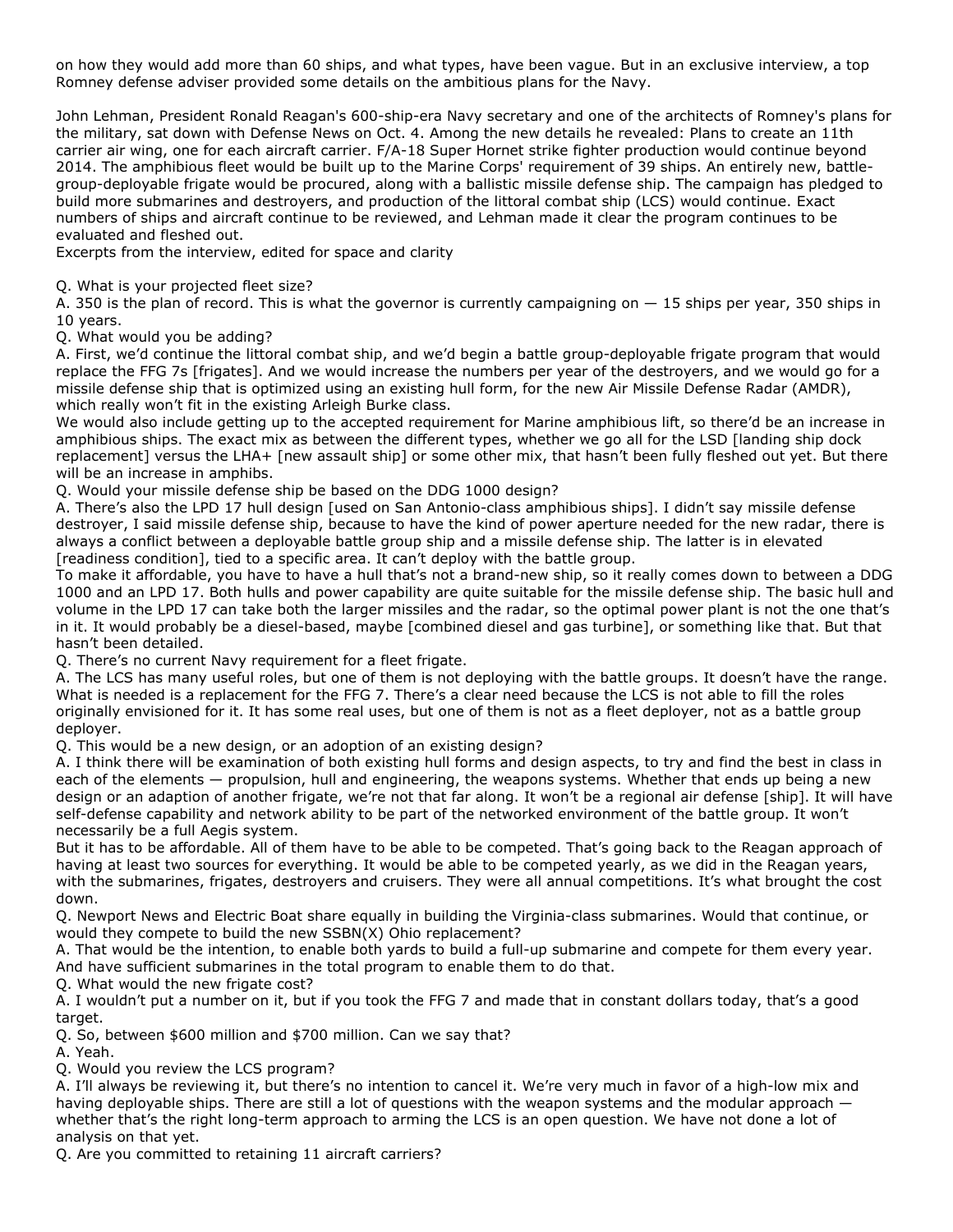A. Right now, 11 carriers is part of the plan, but also with 11 air wings. We'd have an air wing for every carrier. And we would almost immediately reverse the Obama decision to stop production of the F/A-18 Super Hornet in 2014. We think it's essential to keep the F-18s in production, as well as the F-35.

The actual mix of F-35s and F-18s on the air wings is something that will be looked at carefully.

Q. One carrier is always in a long-term refueling overhaul. What would you do with that extra wing?

A. We would go back to keeping a reserve wing fully modernized with the same equipment as an active air wing. And the ability to surge and get whatever carrier that's in overhaul out quickly — and there's nothing written in stone that a refueling overhaul has to take four years. They didn't used to take that long. If there's an emergency, remember what was done in World War II, how fast the carriers in dry dock were brought out and repaired. You can't just throw together an air wing like that. The principle is we would have an air wing for every deck.

Q. Would you bring forward the fighter replacement programmed now in the late 2020s?

A. One of the top priorities of the Romney program is to fundamentally change and fix the procurement mess. We used to be able to bring complex systems from initiation to deployment in seven years. Essentially, the F-16 only took about seven years. Polaris and Minuteman only took four years. And in those days, with comparatively primitive technology, there were far more complex challenges to integrate systems than even the F-22 today. F-22 took 22 years. In fact, according to the Defense Business Board, the average for the Department of Defense is 22 years. Well that's crazy.

Part of it is the lack of discipline in requirements; requirements are being added all the time.

After the first ship [of the DDG 51 Arleigh Burke class] we froze the design, and there were no more change orders unless it was life-threatening. There were constant attempts by DoD and parts of the Navy to add new bells and whistles and capabilities, more new systems. Part of the Navy really wanted hangars on them, and we said no, we're not going to do any changes.

At that time, every F-14 in the fleet was different. Change orders flowed in to the production without discipline. Every single F-14 had to have its own full record of its systems. No two were alike. That's the extreme of the indiscipline if you don't have a real firm grip on basic changes. And all that has been lost in the last 20 years or so. So that can bring the prices way down.

It's the same on airplanes. The number of changes on the F-35 design is beyond belief. There are so many entities in the joint requirements committees, in the defense establishment. They're all empowered to write requirement changes, that it's impossible to do a program at any affordable rate the way the system operates now.

Q. Would you make any changes in the procurement of the F-35 Joint Strike Fighter?

A. At this point, it's not possible to say. A lot is going to depend on whether they get the costs under control, particularly the flyaway costs. Until you know how much it's going to cost, you don't know how many you're going to fit into the program. That's why it's so essential to keep the Super Hornets in production so the mix can be flexed depending on how the F-35 actually pans out.

Q. The Navy has reduced its active-duty personnel force to about 321,000. Would you reverse the decline? If so, how high would you go to man those 350 ships?

A. The Navy and the Air Force have taken far deeper cuts than I think is prudent in the number of operational people. I think they're undermanning the ships. With the battle groups deploying for nine months now, almost back-to-back deployments, they're short now and they're going to get shorter when we see attrition.

All of the services have had a gross distortion put in, because they have to man their share of so many of these new, [joint task forces] that have been created, more for bureaucratic reasons. There are now 250 joint task forces, and they all require uniformed manning from all the services. Most of that is driven by Goldwater-Nichols, because you had to create joint billets so that every officer could get their four years on a joint staff.

And the Joint Staff itself in the Pentagon is, according to the Defense Business Board, almost three times the size of what it was during the Reagan administration, with half the size of the force.

So there's been this bureaucratic bloat, not driven by intention, but by the fact that all these new offices are created in [the Pentagon] and in the combatant commands and the functional commands, that you have to provide people for them. There's just not a requirement for that. So that needs to really have a real serious scrub, and those billets freed up for our operational Sailors.

Q. So first, you'd be looking at reallocating existing personnel?

A. Absolutely. How much of that can provide additional manning? We'll see. But the ships have to be manned to their effective readiness level. Not necessarily at a wartime level but to a deployable level, so that you're not letting the ships deteriorate and not making life so unpleasant for the Sailors at sea because they have to do two people's work at sea. So what that means in end strength for the Air Force and the Navy is a little hard to say at this point. Q. Would you be cutting flag and general officers?

A. Part of the reason for the number of flag officers is the artificial creation of all these joint task forces and requirements offices. All the new bureaucracy that's been created over the years that is pure overhead. You've got to eliminate that before you size the number of flags you have. There will be no hesitation to cut flags if that is what is needed. And my guess is it probably will be needed in all the services.

Q. You'll need a bigger budget to pay for all these ships and people. How much bigger?

A. I wouldn't put a number on it until we see what kind of — we're not talking about we're going to run faster, jump higher, be more efficient. We're talking about fundamentally changing the method of doing business.

This is something the governor, as a businessman, feels very strongly about, and I do, too. In fact, everybody on our defense advisory group feels the same, that there's just a huge amount of bloat that has developed over the years.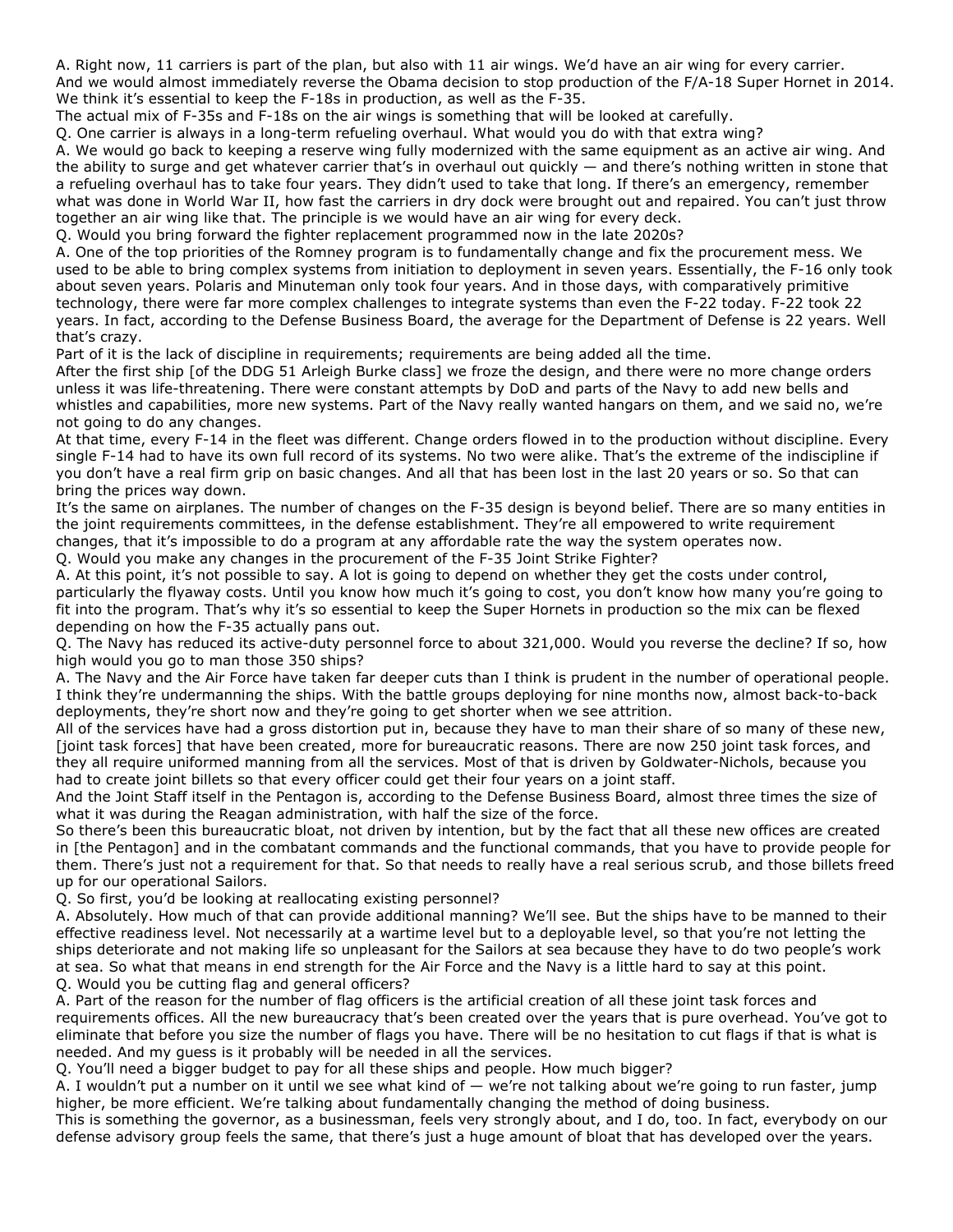The bureaucracy itself has almost doubled what it was during the Reagan administration. The Navy is half the size it was, the Air Force is half the size, the Army is half the size.

Q. Is there any program right now that you would cut?

A. I wouldn't single out any program at this time. I think there'll be a hard look at all the programs. But that's not something the campaign is undertaking at this point, and won't until after the election.

# **Canada, U.S. eye mini-submarines - Special forces see stealthy ships as 'ideal fit'**

OTTAWA — Special forces in both Canada and the United States are taking a close look at Canadian-made minisubmarines for the murky world of covert operations. The cutting-edge subs, some of which are built in Canada, are seen by some in the U.S. Special Forces community as essential for specialized top-secret operations against threats such as al-Qaida in coastal countries. One defence source in Washington, who spoke on background, said the U.S. navy has been impressed with the submarine rescue system it purchased a few years ago from B.C.-based International Submarine Engineering, which also sells 7.6 metre submersibles capable of carrying a handful of soldiers.

The elite, secretive U.S. Special Forces is interested and also believes the subs would "be an ideal fit" for their Canadian counterparts, said the source, who was not authorized to speak publicly. No program has been requested or planned, however, said Brig.-Gen. Denis Thompson, the commander of Canada's special forces. "It is an area of interest," Thompson said in an interview with The Canadian Press. "It is potentially another tool for the toolbox."

Domestic concerns and the safety of the highly trained soldiers were some of the reasons Thompson asked staff to examine the boats in the spring of last year. Rather than operating in waters far from home, the military is concerned about missions in the three cold oceans that border Canada. "Given the condition of the sea water that surrounds Canada, once you put a diver in the water, he really can, depending on the temperature of the water, only be effective for so long," said Thompson. "It's all about stealth and extending the time you can leave a guy submerged and by submerged, I mean hidden, depending on what the mission set is."

In Canada, the ultra-secret special-forces commandos known as Joint Task Force 2 have been paying particular attention to the country's coastlines. Last year, it was revealed JTF-2 had turned to the private sector for help in early warning of possible terror threats coming from the sea. The organization tapped into an existing fisheries surveillance contract with Provincial Airlines Ltd., a subsidiary of Provincial Aerospace Ltd. of St. John's, N.L., to monitor the movements of vessels of interest off the country's coastline. At a rare public appearance last summer during the military's annual northern exercise, JTF-2 commandos stormed a mock "vessel of interest" at sea while the prime minister, the defence minister and the media looked on. The subs aren't cheap: Each one  $-$  some of them currently operate as underwater tour boats with up to 20 available seats — carries a price tag of \$5 million.

Sea Urchin Submersibles and Nuytco Research Ltd., a subsidiary of Can-Dive Construction Ltd., are the two other Vancouver companies with underwater technology that has caught the attention of the special forces community. Nuytco offers one-man and two-man deep sea diving suits. Can-Dive markets small diesel-electric submarines, but does not build them. Over the last 40 years, Vancouver has become a centre of excellence in deep-diving research and technology, said a May 4, 2011 briefing note prepared for Thompson.

# **Old Boats Never Die, They Get Recycled**

October 12, 2012: While the U.S. Navy is willing to spend over half a billion dollars to repair fire damage inside the USS Miami (a Los Angeles class SSN or nuclear attack submarine), it is seeking ways to keep those costs down. One good idea is to salvage components from the recently (last year) decommissioned USS Memphis. This boat entered service in 1977, 13 years before the Miami. While the Memphis was one of the "original" 31 Los Angeles boats, and the Miami is one of the third generation (Improved Los Angeles) designs, both share many common components, especially in the forward part of the boat where Miami suffered most of its damage.

The Miami blaze occurred while the sub was in the Portsmouth (Maine) Naval Yard for maintenance and upgrades. Initially the navy estimated that the sub suffered \$400 million in damage. But a more detailed examination of the revealed that it would cost at least \$450 million and probably north of half a billion.

The fire (set by a deranged shipyard worker) took place last May 23rd and there were fears that the 22 year old Miami might be scrapped. It's not just fires that these old Los Angeles class boats have to worry about. Three years ago a 25mm (one inch) hairline crack was found on the pressure hull of the (then) 14 year old USS Toledo. The crack was in the metal plate, not a weld, which was replaced. Above the crack there was a 53 cm (21 inch) hairline crack in the outer (non-pressurized) hull, which was under the sail. The USS Toledo had just undergone a three year refit, costing \$179 million when these cracks were discovered. The sub was sent to a nearby (to New London, Connecticut)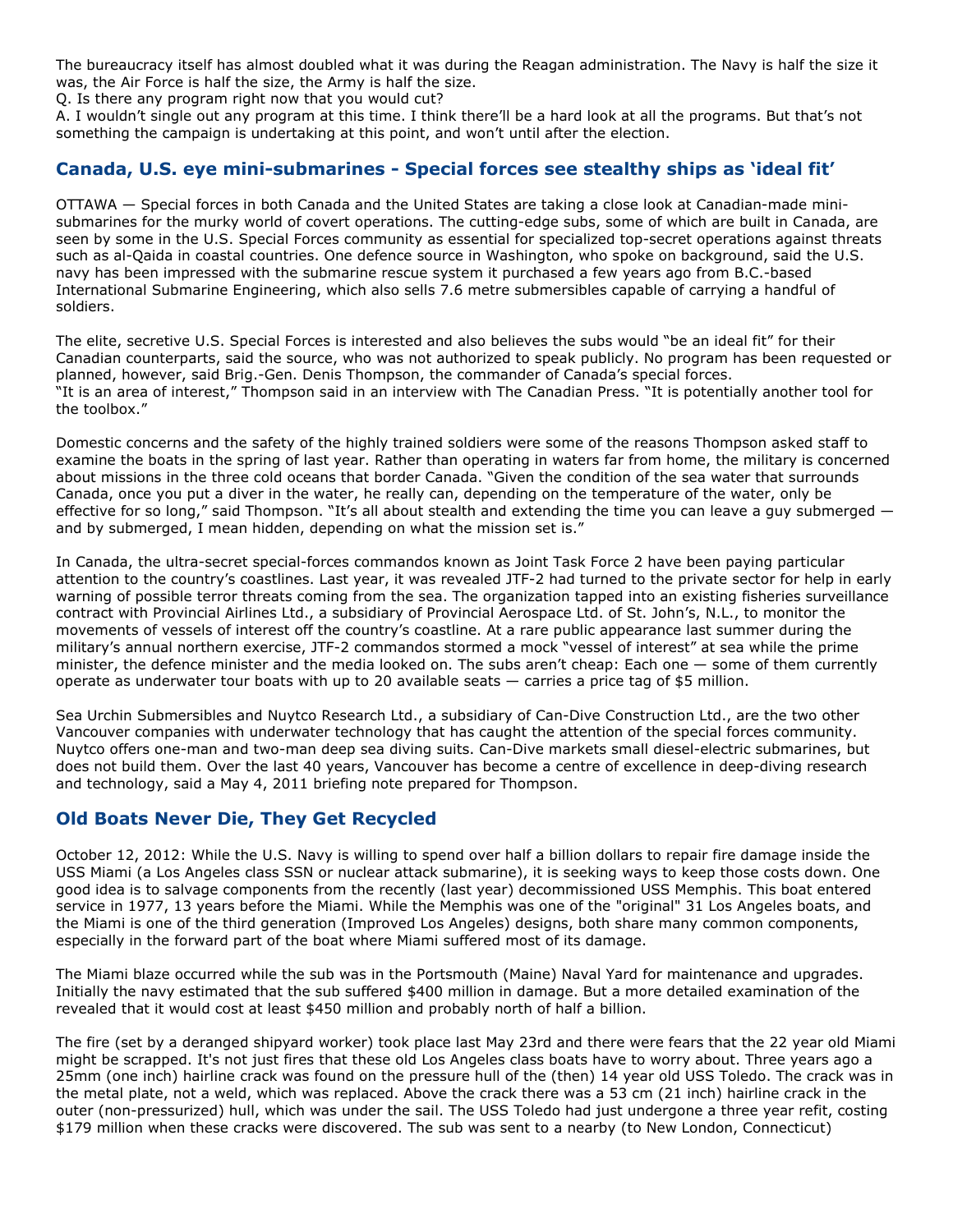shipyard for repairs. At first it was thought some of these cracks were related to a recent scandal where shipyard workers failed to check for substandard welds but that was not the case with the Toledo.

Such a crack in the pressure hull is a serious problem because it makes it more likely that the pressure hull would fail and flood the boat, at less than the "test depth" (about two thirds the "design depth," which is the maximum depth the sub can operate at). Going a little deeper gets you to the collapse (or "crush") depth, at which the pressure hull is crushed and implodes. The deepest diving U.S. subs, the Seawolf class, are believed to have a test depth of 490 meters (1,600 feet) and a collapse depth of 730 meters (2,400 feet). During World War II collapse depths were never more than 320 meters (a thousand feet). Since then, larger boats, built of stronger metals, have greatly increased the depth subs can operate at. But that only works if the crew knows the limits of their boats, and cracks in the pressure hull reduce those limits. Using Memphis components for the Miami repairs will enable close inspection of those items, to see if there was any more unexpected deterioration. The Miami hull has already been checked for any damage from the fire and none was found.

Both the Miami and the Toledo were among the latest "improved Los Angeles" boats. If the Miami were retired, a much older (in terms of technology) boat would have to delay retirement and fill in. Upgrading one of these older boats would also be expensive. If the repairs for the Miami do indeed cost less than half a billion, then it's worth keeping the Miami in service.

The navy is putting most of its cash into building new Virginia class boats to replace the 42 (of 62) remaining Los Angeles subs. The most recent of Los Angeles boats entered service in 1996, and will be gone by the end of the next decade. Nine Virginias are in service and another 21 are planned. If the navy can scrounge up enough cash it can build two a year they can have all the Virginias in service before the Los Angeles class is gone. Otherwise, the SSN fleet will shrink because additional old Los Angeles subs will be retiring compared to new Virginia's entering service.

## **Navy nuclear submarine, cruiser collide off East Coast; no injuries reported**

A U.S. Navy nuclear submarine and an Aegis cruiser collided during routine training off the U.S. East Coast on Saturday afternoon. No one aboard either the USS Montpelier or the USS San Jacinto was injured, Pentagon officials told NBC News. Both vessels continued to operate under their own power. The Montpelier is a nuclear-powered Los Angeles-class fast attack sub launched in 1991. The San Jacinto is an Aegis-class missile cruiser commissioned in 1988.

"We have had circumstances where Navy vessels have collided at sea in the past, but they're fairly rare as to how often they do take place," Lt. Cmdr. Brian Badura of the Fleet Forces Command told The Associated Press. "If we do have an incident that does take place, there are folks that swing into action ... to help us make a better, more conclusive explanation of exactly what happened," Badura added.

The Navy said in a news release that "overall damage to both ships is being evaluated," and that the sub's propulsion plant was "unaffected by the collision."

# **The Urgent Fight Against Waterborne IEDs**

The Navy has recently begun work on three new contracts to build systems that will counter the threat posed by "water-IEDs" and other underwater perils in a sign that the Pentagon thinks the nature of warfare really is changing from land to water and it's time to shift focus, in an urgent way, to its accompanying threats. "The terrorist use of an IED will be in areas of vulnerability and areas where it has the ability to have access and influence policy," a Navy official told Situation Report. "And that includes the maritime [domain]."

Last year, Deputy Secretary of Defense Ash Carter charged what's known as the Senior Integration Group to come up with ways to counter water-borne explosive devices, maritime suicide missions, and other threats. Now, three contracts have been let in the past month to explore, under an accelerated timetable, what "candidate technologies" could mitigate Navy ships' exposure to such threats.

"Remember the Cole" has become the new refrain. The incident in 2000, 12 years ago Friday, when 17 Sailors were killed aboard the USS Cole in the Yemeni port of Aden, has become a new battle cry for those who see a shift from land-based threats to those in the water. But just like IEDs on land, solutions to the dangers posed in the water offer no easy solutions. "The underwater domain is an extremely challenging technical domain," the Navy official said. The particulars of the technologies funded by the three new contracts are largely classified and get wonky in a hurry. The Mobile Cueing with In-Volume and Bottom Search (MCIBS), the Swimmer Threat Identification System (STID), and the Sensor-Based Stabilized Remotely Operated Vehicle Waterborne-IED Identification and Neutralization (SSR-WIN) systems are all in accelerated development and might see the water within 12 months.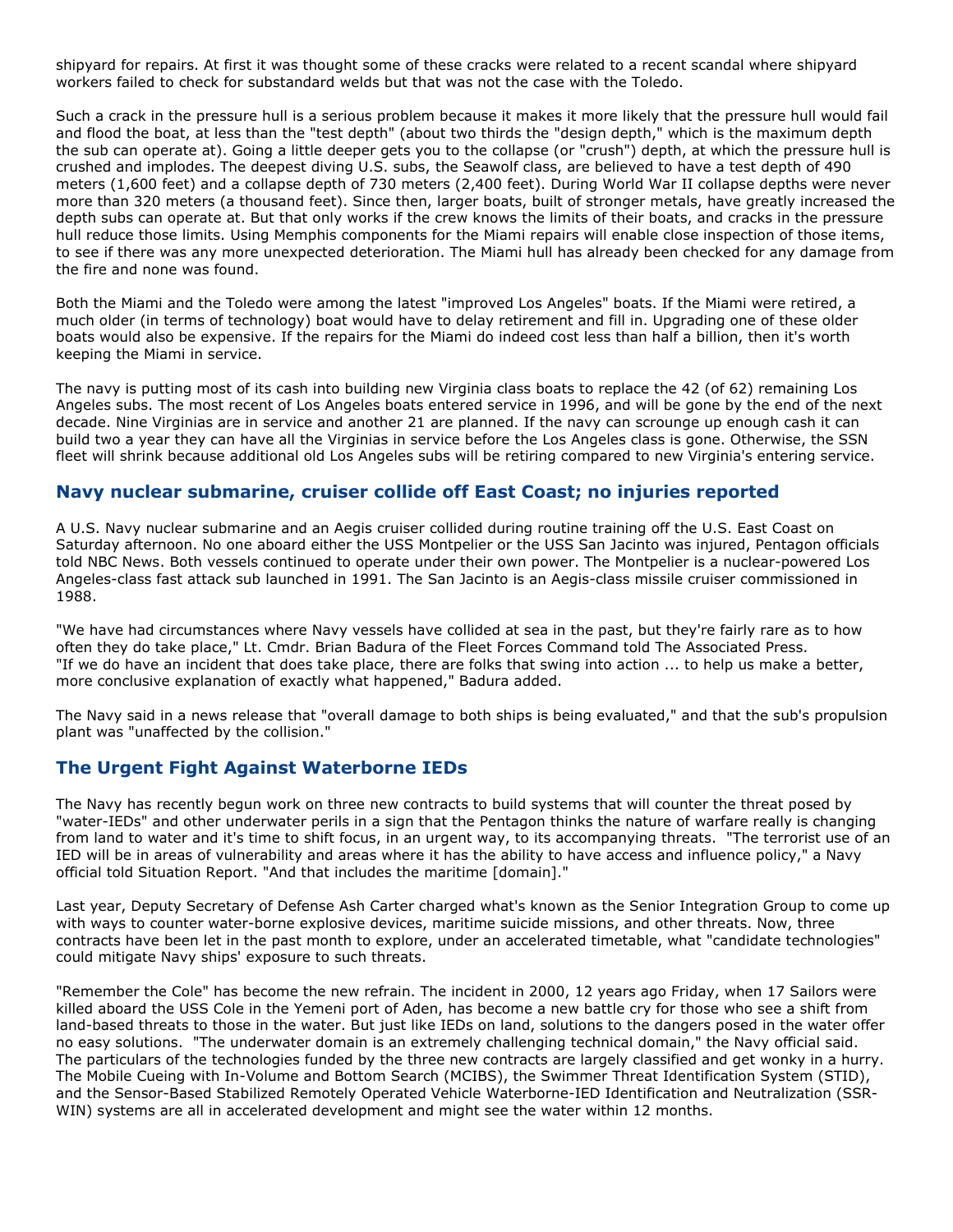They are funded to the tune of about \$20 million total by the Joint Improvised Explosive Device Defeat Organization, or JIEDDO, which until now has been largely focused on land-based threats posed by IEDs and other devices. The effort is part of a broader one faced by the Navy. Thinking about mine warfare and other asymmetric threats in the water has been re-energized in recent years. And concern is growing about the military and economic vulnerabilities posed by maritime chokepoints such as the Strait of Malacca and the Strait of Hormuz. Use of small crafts, man-piloted IEDs, submersibles, unmanned underwater vehicles that can home in on a tanker or combat vessel all pose threats.

"All of them are possibilities," CSIS's Tony Cordesman told Situation Report. "And all of them are part of the Navy's growing concern." The Navy is particularly focused on the lessons it can draw from such groups as the Tamil Tigers, the Sri Lankan terrorist group whose signature attacks are those found in the water. "We want to be ahead of this problem versus behind this problem," the Navy official said. Asked about its work on water-borne devices, JIEDDO would say only that it is funding the three initiatives but referred any additional questions to the Navy.

"The three initiatives will enhance the ability of our military personnel to detect, assess, and mitigate Waterborne IED threats," said JIEDDO spokesman David Small. JIEDDO, which Congress has given a lot of money to counter the number one threat to American forces on the ground, now faces budget scrutiny as the United States winds down its ground presence abroad. So, as the nation shifts focus to air and naval assets and their vulnerability, JIEDDO is looking for ways to adapt.

"JIEDDO is trying to reinvent itself, of course," Cordesman told Situation Report

# **Indian, US Navies To Practice Rescue Of Sailors Trapped In Submarines**

NEW DELHI: If an Indian submarine gets "disabled" deep underwater, the sailors are sunk since the country has only rudimentary submarine rescue facilities. Now, in a unique and complex endeavour, Indian and US navies are coming together to practice the rescue of "trapped" submariners from deep underwater.

The Indo-American submarine rescue exercise will kick off later this month, with the US Navy slated to fly down a submarine rescue system - a deep-submergence rescue vessel (DSRV) or a submarine rescue chamber (SRC) -- to Mumbai, sources said.

The DSRV or SRC will then be shipped to the exercise area, where it will dive deep underwater to "mate" with the "disabled" submarine to rescue sailors in an intricate manoeuvre rarely practiced by Indian sailors.

A DSRV or "mini submarine", equipped with pressurised chambers, sonars and cameras, can rescue 24 sailors at a time from a depth up to 610 metres after "mating" with a stricken vessel's hatch. At present, Indian sailors bank upon "submarine escape pressurized suits", or the help of diving support ships like INS Nireekshak, but they can be used only for relatively shallow depths.

Navy's endeavour to procure two DSRVs of its own, for about Rs 1,000 crore, has been hanging fire for well over a decade now. As an "interim measure", India had inked a contract with the US Navy in 1997 for its "global submarine rescue fly-away kit" service, paying an initial \$734,443 for it.

But the agreement got derailed due to the sanctions imposed after the Pokhran-II nuclear tests in 1998. It was later revived in 2004 but there was huge delay in setting up the requisite infrastructure needed for submarine rescue operations. It also included the fitting of "Padeyes" - holding devices welded into escape hatches of submarines to secure the DSRV - on Indian submarines. The American DSRV or SRC, as per the agreement, will be transported to India within 72 hours of an emergency. Proper submarine rescue facilities are critical for India since it has an ageing fleet of 14 diesel-electric submarines -- 10 Russian 'Kilo' class and four German HDW ones -- apart from the nuclearpowered INS Chakra leased from Russia earlier this year.

There are also six French Scorpene "killer" submarines, being constructed at Mazagon Docks under the Rs 23,562 crore 'Project-75', slated for delivery in 2015-2020, three years behind schedule. India also hopes to make its own nuclear submarine INS Arihant operational next year, which is to be followed by two additional "follow-on vessels".

# **Navy Fears Pentagon Neglects New Missile Sub; SSBN(X) Must Survive Almost 80 Years**

WASHINGTON: Right now, the Navy is designing the ballistic missile submarine that will provide 70 percent of the nation's nuclear deterrent until 2080. Yet even as the service prepares to award research and development contracts this December, the submarine community is deeply worried that the rest of the military is neglecting the program - which has already had to make some painful trade-offs on schedule, numbers, and capability. And the service has not even started work on whatever nuclear missile the new sub will end up carrying for the latter half of its life. The SSBN(X) program to replace the 1980s-vintage Ohio missile subs is a massive effort that few non-submariners talk about. "People are assuming it away," said Rear Adm. Robert Thomas, a submarine officer who is now head of the strategic plans and policy section (J-5) on the Joint Staff.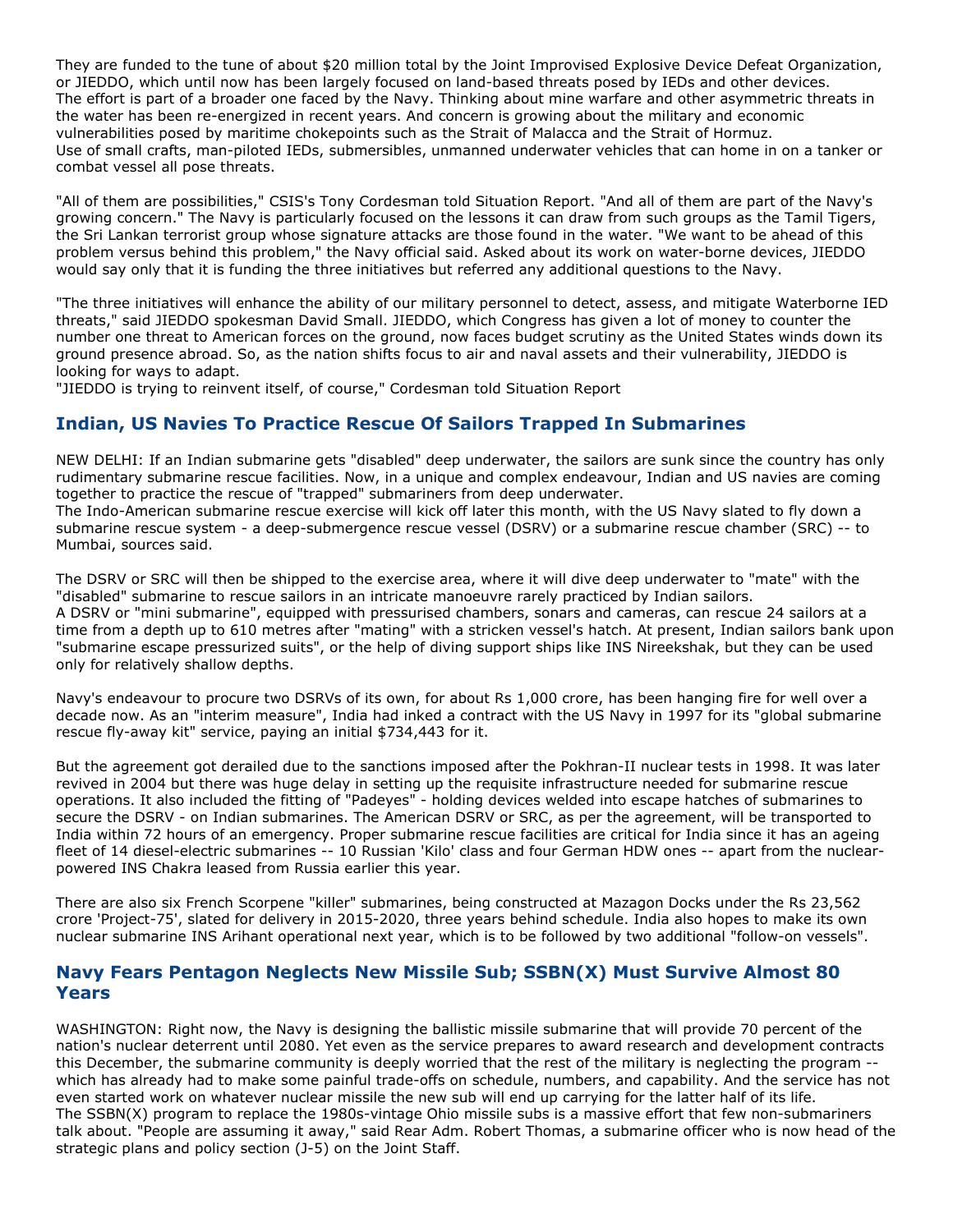Even Strategic Command, whose nuclear deterrence role is often overshadowed by its space and cyber missions, isn't focused on the aging missile subs, Thomas told the audience at the Naval Submarine League's annual conference: "I sit in the Tank and I listen to STRATCOM and frankly I don't hear them talking about Ohio replacement. We need to do better missionary work." It's easy to procrastinate because the timelines are so long. The first SSBN(X) will not deploy until 2031 -- which is already two years later than the original plan and starts after four Ohios will have already retired. That means the missile submarine fleet will drop to just 10 subs for over a decade. Even when all the new subs are in service, the fleet will stand at only 12 missile submarines, compared to 14 today.

What's less well known than the total numbers is how the Navy has cut back the new submarine's capabilities, something the top brass were remarkably candid about at the conference, especially for a service known for its persistent silence. "The Ohio replacement is not, is not a multi-mission platform," program manager Capt. William Brougham said at the conference. "My team is designing Ohio replacement with the singular mission of being the nation's [nuclear] strategic deterrent."

The original vision for the SSBN(X) would have cost  $$7$  billion a sub, a figure the Navy has brought down to  $$5.6$ billion and hopes to reduce to \$4.9 billion. To cut those costs, the Navy has cut capabilities across the board, but particularly for conventional combat against enemy subs and warships. According to official briefing slides, the revised design will have the "minimum [torpedo] capacity," "minimum acoustic sensors," and "reduced force protection features" in general, suited only for self-defense against enemy hunter-killer subs rather than for taking the offensive. (It will also have fewer and smaller launch tubes for nuclear missiles: 16 87-inch tubes instead of 20 97-inchers). Some of the older warriors at the conference were skeptical. So what can SSBN(X) contribute to the fight, one asked, after it launches its ballistic missiles? The official Navy answer: They will remain focused on their strategic deterrent mission, not on conventional naval combat. The unspoken answer, of course, is that if things get bad enough that a sub has fired all its nuclear weapons, there won't be much of a planet left to fight over anyway.

"This is not like an SSN [attack sub]," Rear Adm. Barry Bruner, director of submarine warfare, summed up for reporters at the conference. "It's not a hunter-killer submarine." So the Ohio replacement's job is not to hunt: It's job is the traditional role of a boomer -- to hide and to hope its onboard Armageddon is never unleashed. The question in some quarters is whether it can hide well enough. The threat is not so much from traditional sonar as from "nonacoustic" systems, like magnetic detectors that can find the metal hull or satellites that can peer below the surface of the water. The Navy insists this is one area where they have not cut back, "not in terms of stealthiness and survivability," said Bruner.

The SSBN(X) will be built to evolve with the threats, as past subs have, including the possibility of new sensors and new stealth coatings, added Rear Adm. David Johnson, the program executive officer for all Navy submarines. But "there are some things you have to build in from the start," he said. "We haven't compromised on the stealth." Given the long lifespan of the sub, it's immensely difficult "to envision what the world's going to be like in 2050 or 2060," Bruner admitted. "There are technical breakthroughs all the time, but we've looked at trends in acoustic quieting and trends in non-acoustic performance, [and] we're convinced that the Ohio replacement is the right ship to take us through the rest of this century."

That extraordinary lifespan creates more complications than just forecasting anti-submarine threats. Most critical to the SSBN(X) mission is that the ballistic missile it will carry for the last half of its life hasn't been invented yet. When it enters service circa 2031, the Ohio replacement will carry the same Trident II D5 missile now standard on the Ohios, and as long as the D5s can do the job, said Bruner, "we'll wait as long as we can before we tackle that next big bill."

Major investment in the missile can only be put off so long, added Rear Adm. Terry Benedict, the Navy's director of strategic systems. "We will need to do something with the current D5 design between now and 2080," he said. "The system's not going to last that long." "We're not alone," Benedict added. The Air Force's mainstay Minuteman missile is aging, too, as is both service's inventory of nuclear warheads -- and there's no plan on the books to replace any of them. The minimum would be perpetual upgrades and service-life extensions to keep old missiles in service, as is already being done for the workhorse B-52 bomber. The maximum would be all-new missiles for each service -- or, perhaps, a single common missile for both.

Given budget constraints, "we may be forced to go to a revolutionary position of a joint ballistic missile," Benedict declared. That's a tremendous technical challenge. Submarine-launched missiles have to launch from underwater, something Air Force ICBMs do not. They have to fit not in roomy silos but in narrow tubes -- especially since the Navy shrank the SSBN(X)'s tubes from 97 inch diameter to 84 inches to save costs. A new missile could be, at maximum, no larger than today's D5.

Benedict assured the assembled submariners at the conference that the Navy would not compromise its unique requirements, and a common missile with the Air Force may not be practical. But the two services will definitely collaborate on research, development, and building components that can be used in both their arsenals, like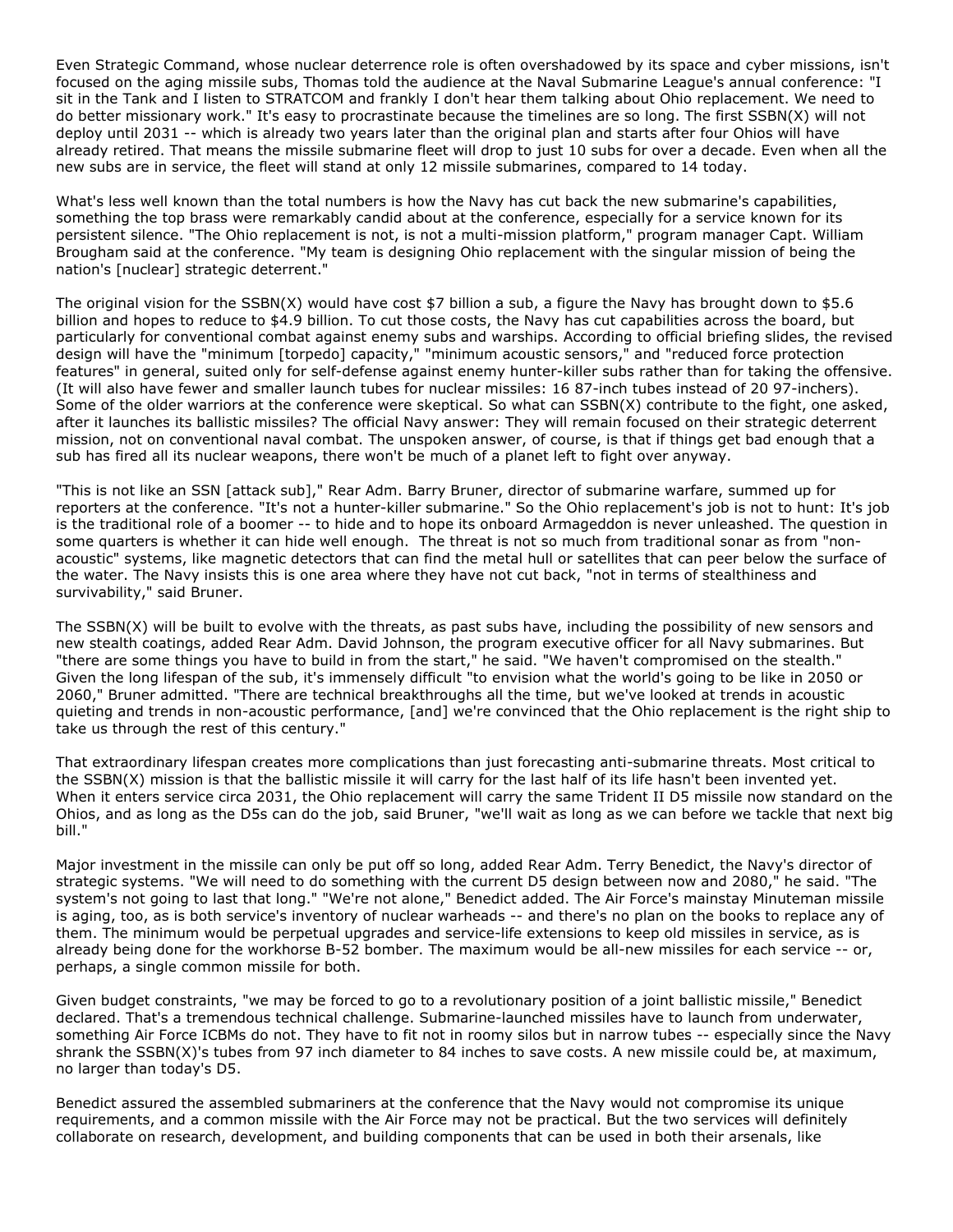gyroscopes and constituents for rocket fuel. (The Navy needs a unique fuel mix, but some of the ingredients can be shared with the Air Force and NASA).

Just before the Submarine League conference, Benedict said, he had visited Barksdale Air Force Base to talk missile cooperation with 20 Air Force generals and Senior Executive Service civilians. "The future is going to be much more intertwined between these two services," Benedict said. "Collaboration and commonality is not an option, it is a requirement."

The other crucial partner on ballistic missiles is the United Kingdom, whose only remaining nuclear weapons are on its Vanguard submarines. Ironically, the Navy has a better record of collaboration with the Brits than with America's Air Force. The Royal Navy has relied on U.S.-designed missiles since the Polaris Sales Agreement was signed in 1963. Even after the Americans delayed the SSBN(X) program by two years, they stuck to the original schedule to develop the missile compartment so it would be ready in time for the British could use the design in their own new missile submarine, which must enter service two years before the American sub.

So all together, the new submarine and its missiles are an extremely costly, complex, international effort with long lead times. Chief of Naval Operations Adm. Jonathan Greenert signed off on the requirements for SSBN(X) this August; the Capability Development Document, or CDD, must now pass muster before the all-service Joint Requirements Oversight Council in time for detailed design work to begin in 2017. Even though the first sub will not hit the water until 2028, once those requirements and designs are set, changing them is a recipe for disastrous cost overruns and delays, as the Navy found out with its first two Littoral Combat Ships.

"This ship is going to take us through this century, so not only through my children's lives but through my children's children's lives and maybe even their children," said Bruner, "so we have to make sure we're building the right ship."

# **Defence urged to lease US subs**

AUSTRALIA should lease nuclear submarines from the US instead of building a fleet of new conventional submarines, says a report from a conservative think tank. The Centre for Independent Studies report released today says Virginiaclass nuclear attack submarines would be bigger than any conventional submarine Australia could buy or build, so they could carry more weapons and equipment, travel much faster, and cover immense distances without needing to be refuelled. Report author Simon Cowan, a research fellow at the centre, says in the report that the government's promised Future Submarine Project is a risky proposition. "The government is ignoring submarines that offer better value for money," he says.

"Australia needs world-class submarines and the US Virginia-class looks like the best option. "Nuclear-powered submarines are superior in almost every way to diesel-powered submarines -- they can travel further, faster and stay deployed for longer, and they have more powerful weapons, systems and sensors." Mr Cowan notes that the safety record of the US Virginia-class subs is flawless. "These subs don't carry nuclear weapons and never need refuelling and if Australia leases them from the US, the US could dispose of spent nuclear material," he says.

"While establishing an Australian nuclear program would have its challenges, leasing eight Virginia-class submarines is a capable, reliable and safe option for our naval servicemen and women. "Australia could also save more than \$10 billion by leasing eight Virginia-class submarines and up to \$750 million a year on operational and maintenance costs as well." Professor Paul Dibb, a former senior Defence official, is one of many who have warned against Australia buying a nuclear submarine. He said yesterday that Australia's lack of a civil or military nuclear industry would make it completely dependent on a foreign power to maintain a nuclear submarine fleet. He warned that relying on even as close an ally as the US to that extent would remove much of Australia's sovereignty over such a powerful weapon.

# **SUBVETS NEWS & VIEWS**

# **Planning any Military mail for Christmas?**

APO/FPO Holiday Mailing Dates: The Naval Supply Systems Command's (NAVSUP) Postal Policy Division mail-by dates for pre-Dec. 25, delivery of holiday cards, letters, and packages were announced 5 SEP. The dates are as follows:

Shore APO/FPO/DPO AE zips 090-098 (except 093)AA zips 340AP zips 962-966

- \* Express Mail: Dec. 17
- \* First-Class Mail (letters/cards and priority mail): Dec. 10
- \* Parcel Airlift Mail: Dec. 3
- \* Space Available Mail: Nov 26
- \* Parcel Post: Nov. 13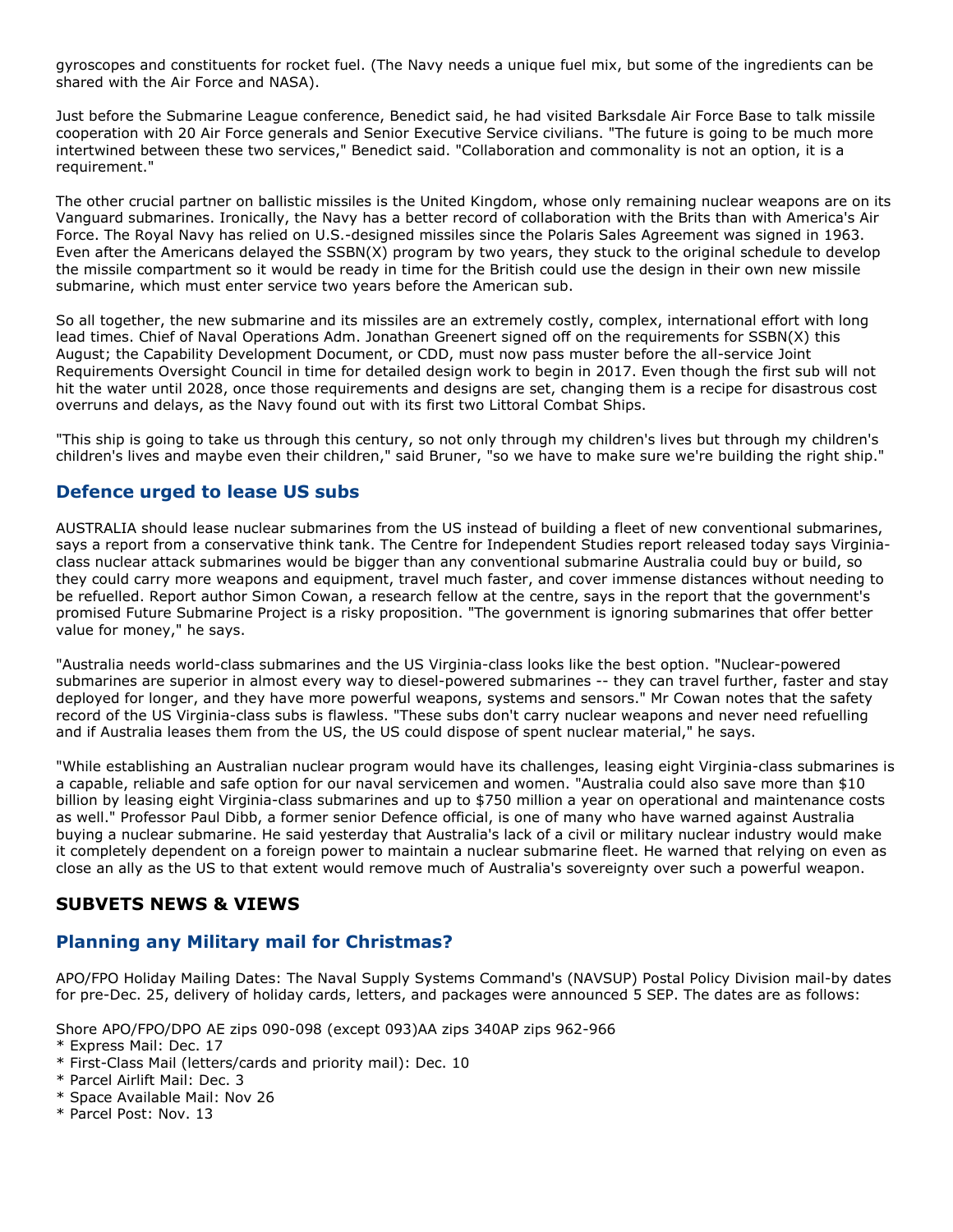Shore APO/FPO/DPO AE ZIP 093

- \* Express mail Military Service: N/A
- \* First-Class Letters/Cards/Priority Mail: Dec. 3
- \* Parcel Airlift Mail: Dec. 1
- \* Space Available Mail: Nov. 26
- \* Parcel Post: Nov. 13

Customers are cautioned that packages must not be mailed in boxes that have markings related to any type of hazardous material, such as bleach, alcohol, or cleaning fluids. Parcels found by the U.S. Postal Service with such markings or labels on the outside of the box will not be processed.

## **The last survivor of the sinking of USS Sculpin in WWII has gone on Eternal Patrol**

Joseph N. Baker, Jr., a resident of Medfield MS for the past eight years, and formerly of Westwood (for almost fifty years) and of Great Barrington, died Sunday, September 23rd, 2012 at his home in Medfield. He was 87.

Joseph was born November 19, 1924 in New York City, New York, the son of Joseph N. and Mary (Gallagher) Baker. He attended Great Barrington High School until the attack on Pearl Harbor in 1942 when he joined the US Navy.

He was stationed on the USS Sperry, a submarine tender, and on the USS Sculpin, a sargo class submarine that saw action in the South China Sea and the Asiatic Pacific.

On Joseph's 19th birthday the Sculpin came under a withering depth charge attack from the Japanese destroyer Yamagumo which crippled the sub. The Sculpin was abandoned and scuttled and the 41 survivors were picked up by the Yamagumo. After questioning for ten days at the Japanese naval base at Truk Joseph was sent to the Ashio copper mines for the duration of the war until he was liberted from the Japanese prisoner of war camp after VJ Day. He was awarded the Purple Heart.

Joe's record of service is recorded in the Eternal Patrol section of [www.ussvi.org](http://www.ussvi.org/)

## **USSVI Memorial Plaque progress at the Navy Memorial in Washington DC**

As part of the 50th Anniversary of USSVI initiative, the American Submariners of USSVI will place a Memorial Plaque on the historic Commemorative Plaque Wall at the prestigious U.S. Navy Memorial and Navy Heritage Center on Pennsylvania Ave in Washington, DC.

Known as the Memorial "Quarterdeck of the Navy", to date over 600 ships, squadrons, Navy veterans and Navy family plaques have been installed on the Wall.

The plaque is a 14 inch by 14 inch aluminum plaque with the graphics photo etched on to the plaque so it will last over 200 years.

This project was announced at the 2011 convention and we have gathered in donations approaching \$ 6,000 to date of the \$10,000 needed.

All Submarine Veterans and their supporters are urged to donate to this tax deductible, Navy Memorial Plaque project. This is an outstanding way for us to remember our shipmates and be recognized for serving our great country in the Silent Service. Please respond ASAP using the info below so that we might completely fund this project and hold a memorable Dedication Ceremony on the 50th Anniversary of USSVI at the US Navy Memorial in Washington, DC.

This ceremony will be open to all Submariners and their supporters.

Send your tax deductible contribution made payable to USSVCF and marked for 'Navy Plaque Fund' to

United States Submarine Veterans PO Box 3870 Silverdale WA 98383

<http://ussvi.wordpress.com/2011/11/22/national-memorial-plaque-in-washington-dc/>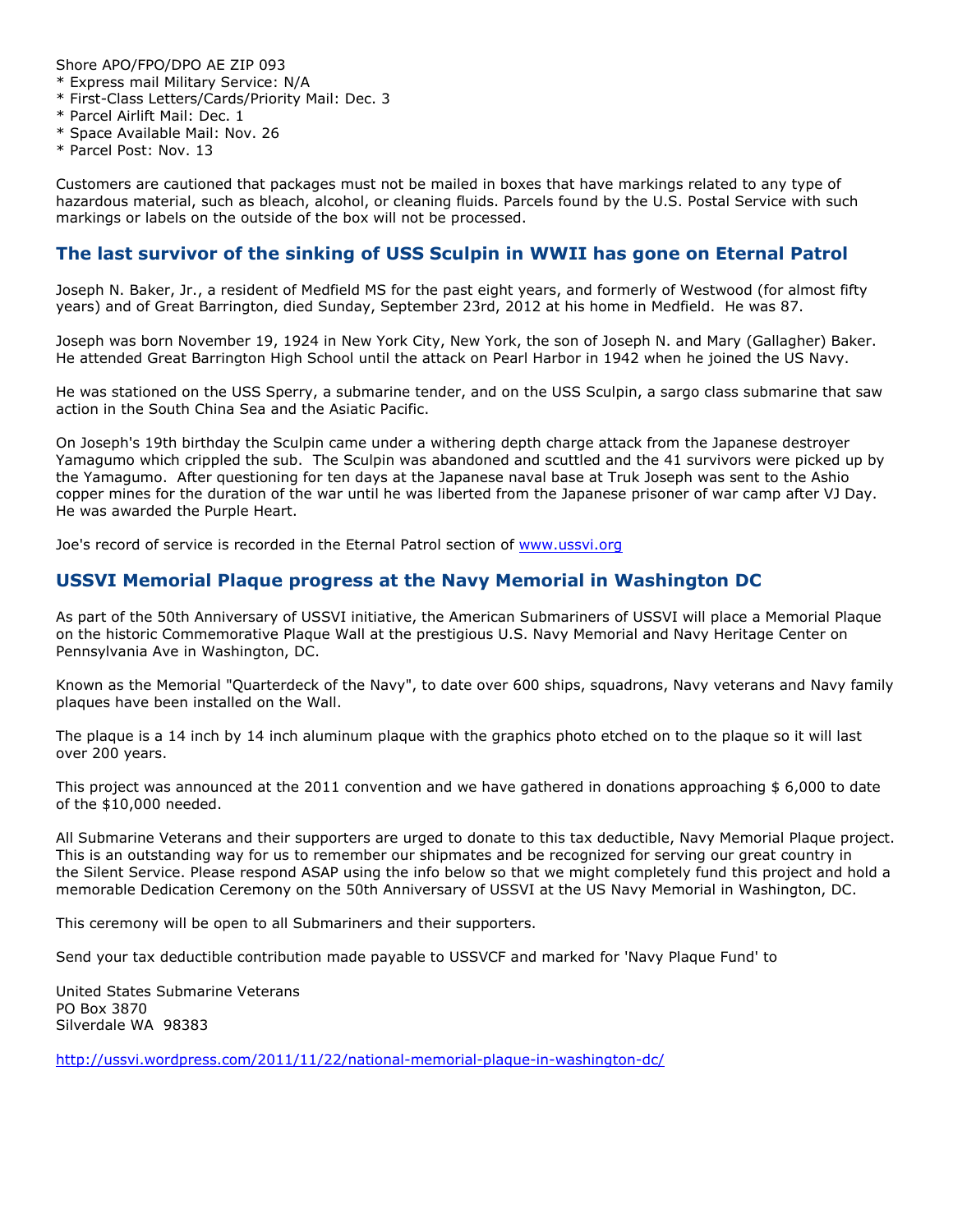# **Museum Ships: Fading Away Expensively**

There is a growing crisis in dealing with the growing cost of maintaining old warships maintained as museums and tourist attractions. Most of these vessels are in the water and literally rusting away. Many are now in need of major refurbishment, which can cost over \$100 million for a carrier or battleship. Even smaller ships (cruisers, destroyers and submarines) can require over \$20 million to put back into shape to just sit in the water, receive visitors and not sink or fall apart the next time a major storm hits. Most of the largest of these museum ships are American, largely because the U.S. has had the largest fleet in the world for nearly a century.

Go to the link for the story...

<http://www.strategypage.com/htmw/htmoral/articles/20121007.aspx>

# **50th USS Thresher Memorial Service Invitation to all USSVI Members**

On April 6, 2013, United States Submarine Veterans Thresher Base along with the Commander, Portsmouth Naval Shipyard will jointly host the 50th Annual USS Thresher Memorial Service, honoring the memories of the 129 men lost aboard USS Thresher on April 10, 1963.

The service will be held at the Portsmouth Naval Shipyard starting at 1300.

Our invited keynote speaker is the Navy's most senior submariner, Admiral Jonathan W. Greenert, Chief of Naval Operations.

A reception area will be up adjacent to the memorial service area, featuring the USS Thresher family storyboards. The post-service reception is open to all and will include light refreshments. Join us in celebrating the lives of the men lost by showing your gratitude and support to the family members they left behind simply by showing up in uniform and taking time to meet the family members.

Many of the children of the men lost were too young to remember their fathers, and they have a strong desire to learn and connect with them. If you knew one of the men lost, you have the unique ability to provide them with a direct connection to their fathers, sharing information they will treasure for the rest of their lives and pass on to subsequent generations.

Some of the children will be attending our service for the first time, a number of which have never been aboard a submarine. As a submarine veteran, you can provide the family members with an increased understanding of what their father experienced while serving aboard a submarine.

The event will be open to those who have received and RSVP'd to a formal invitation, and by those who possess a current military ID (active duty and retired). If you do not have a current military ID and would like to be added to the invitation and PNS gate security access list, please email Kevin Galeaz at thresherbase@comcast.net with your address, and with the names and addresses of those that will attend along with you to permit PNS access security vetting. Those without email access can leave me a detailed phone message at 603-232-6201.

If you are unable to be with us in person, please consider contributing to the pre-service slide and video presentation with an email or video message from your Base to the family and former crew members in attendance. The memorial service will be filmed and transmitted via satellite over the internet by the Defense Video & Imagery Distribution System on the website:

#### [http://www.dvidshub.net/.](http://www.dvidshub.net/)

I encourage your Base to consider viewing the event live as a group, joining with us to perpetuate the memories of the men lost aboard USS Thresher (SSN-593) on April 10, 1963.

Fraternally, Kevin

Kevin Galeaz USSVI Thresher Base Commander ThresherBase@comcast.net http://www.thresherbase.org/ 603.785.6464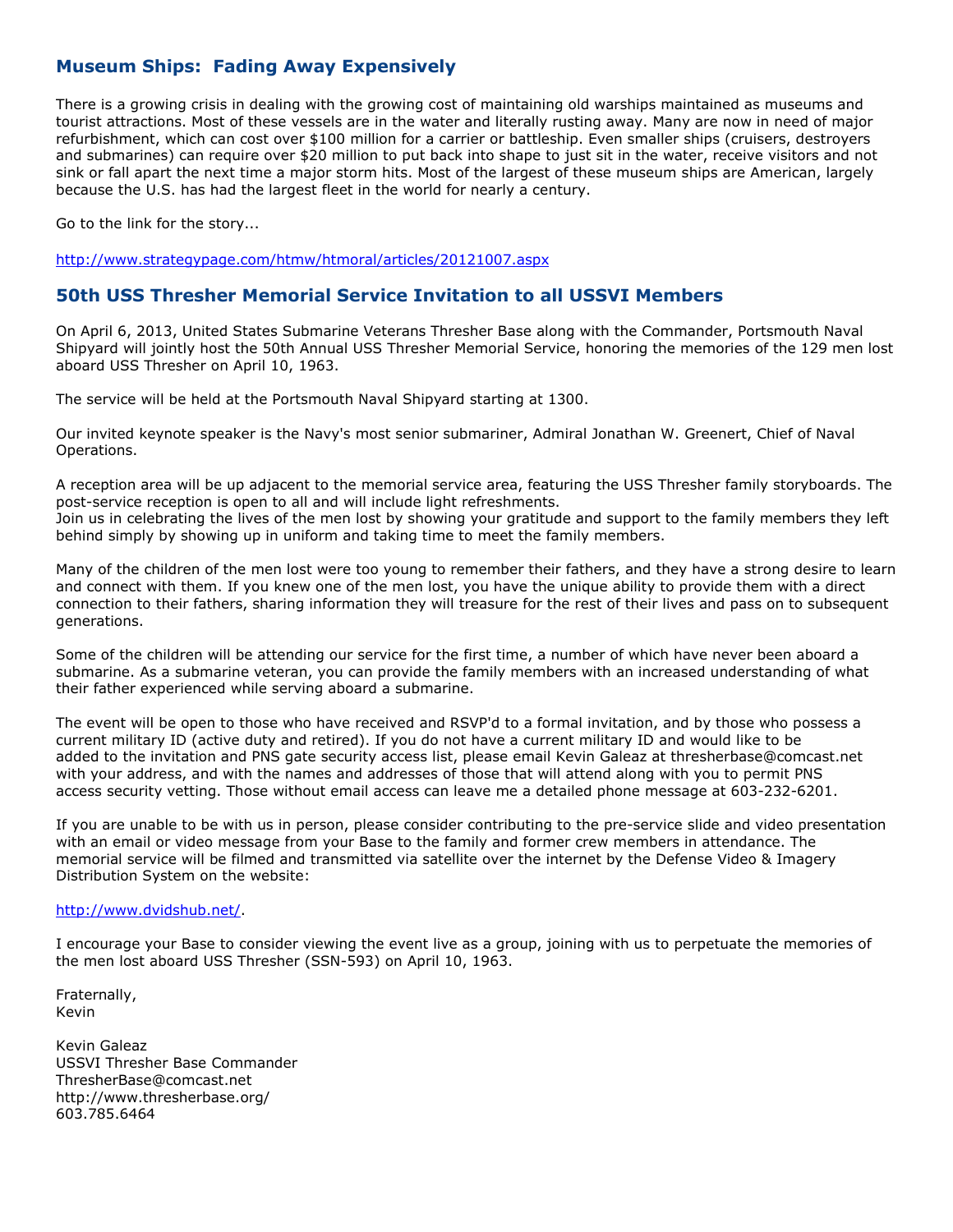# **USSVI Scholarship Applications for 2013 year**

The USSVI "Sub Vet" Scholarship Board is pleased to announce they are now accepting requests for USSVI Scholarship Applications by three ways:

1. Send an Email or snail mail to the National Scholarship Chairman at Paul Wm. Orstad, 30 Surrey Lane, Norwich, CT 06360-6541. Email is hogan343@aol.com .

2. Call and request one by phone at 1-860-334-6457, or

3. Go to web Page and on left side click on "Charitable Fund" in Blue, Then Click on "Scholarships" on top left side, Then Click on "Application" on top left side. Then Click on the application, cover letter and hint sheets. DON'T Click on Manual as you will be confused. If not sure please call the Scholarship Chair who will gladly help you out to get your application.

# **Montpelier and Aegis Cruiser**

The below link shows video of Montpelier and the Aegis Cruiser coming into port after the collision. Looks to me as if, as it was ascending to periscope depth, the Montpelier saw the Cruiser from its periscope (modern video 360 degrees) and did an "emergency deep", which moved the stern upward as it angled downward, and the rudder got sheared off by the collision with the cruiser. It may still have part of its rudder left (down below)--enough to be able to steer into port.

<http://blogs.defensenews.com/intercepts/2012/10/photos-from-submarine-cruiser-collision-off-florida-coast/>

# **VADM Connor says: Navy Must Rebuild Torpedo Inventory And Increase Range**

The Navy needs to rebuild its torpedo inventory and extend the range of its torpedoes because the service can detect targets at a greater range due to improved technology, according to the submarine forces commander.

Combatant commanders continue to assign more targets to the submarine force due to the fleet's ability to reach them, and technology could further improve a torpedo's range, Vice Adm. Michael Connor said October 17 at the Naval Submarine League's annual symposium in Falls Church, VA.

Connor said existing internal navigation technology can aid the torpedo in reaching long-range targets as long as the service is willing to compromise a little bit of top-end speed.

"First off, we must rebuild that [torpedo] inventory and we also need to extend the range in which we target critical targets and the range of our current torpedoes," he explained.

In the future, the service hopes to design a modular torpedo. However, Rear Adm. Barry Bruner, undersea warfare division director, said during the symposium it is tough to start a new program in the fiscal environment.

A modular torpedo could allow the service to add a larger or smaller engine to allow the torpedo to travel at a faster or slower rate, Bruner said.

Another possibility is in a mode in the torpedo so that it can become a mine, Connor said.

"Our torpedoes need to function more or less in a mine mode," he explained. "We're doing some work looking at what precise navigation is available."

Another possibility is developing a mine variant that could implemented on some torpedoes, Rear Adm. Frank Caldwell, Pacific submarine force commander, said during the symposium.

The Navy could modify hardware and software on the service's current torpedoes, but right now that is too expensive, Bruner said.

The Navy has not built a torpedo in 16 years, and the service recently released a request for information to determine what its options are for increasing its Mark 48 torpedo inventory by restarting the program.

"The Mark 48 [all-up-round] torpedo is a high-performance, self-propelled underwater vehicle that contains complex electronic and mechanical subassembly systems for providing propulsion, steering, navigation, and target detection," the Sept. 26 RFI reads. "The system technologies include acoustic sonar, guidance and control electronics, electrical power, hydraulic systems, mechanical pumps and propulsion."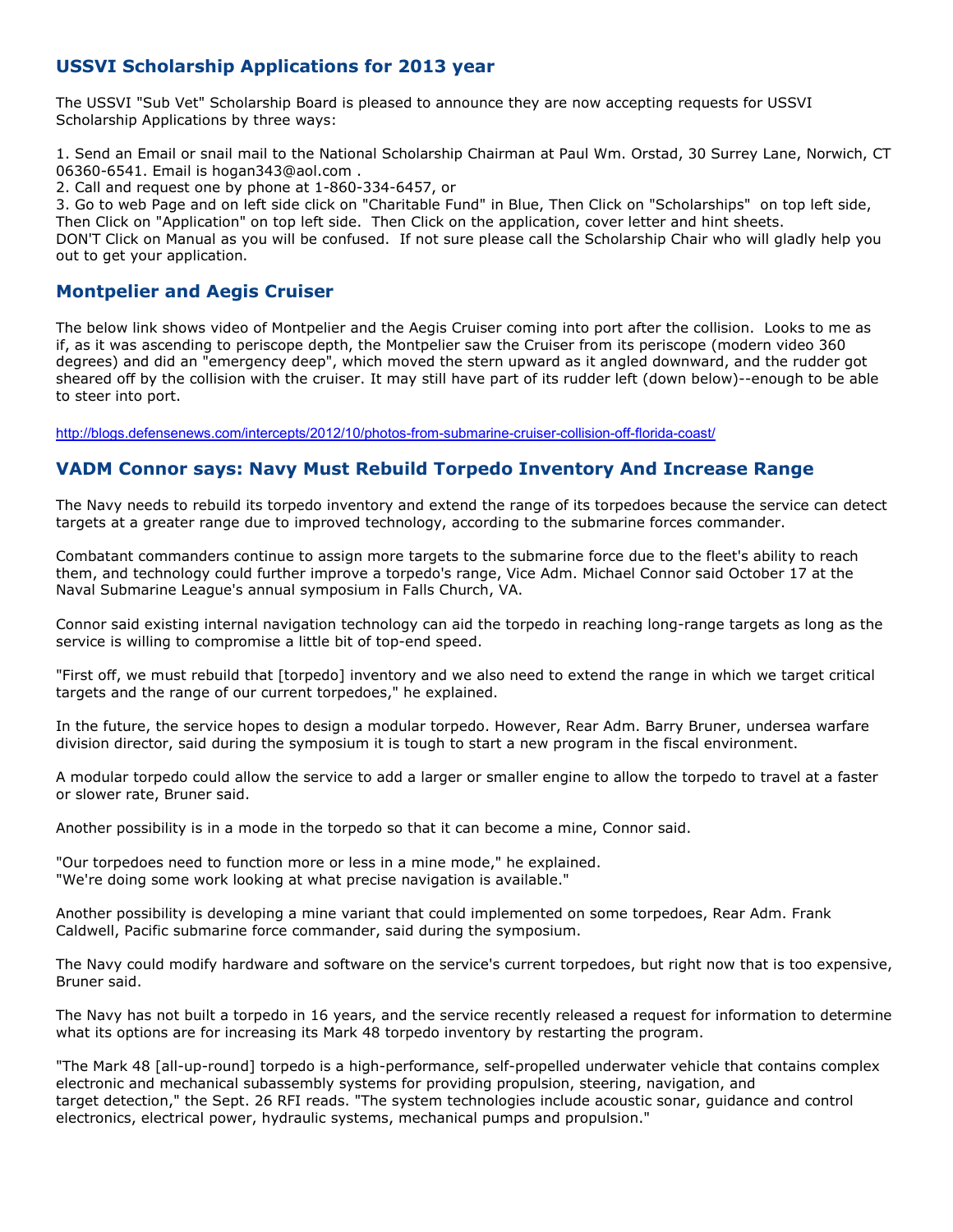The Mark 48 torpedo is the Navy's primary launched anti-submarine and anti-surface warfare weapon. It is the submarine force's only torpedo and is used aboard all classes of submarines.

"One concept is to have industry provide us individual parts and sections and then have the government put it together and deliver an all-up-round weapon," Rear Adm. David Johnson, program executive officer for submarines, said during the symposium.

Johnson pointed out that the warhead could be replaced with another payload or a propulsion system to give the service a truly modular torpedo.

The Navy expects to award one or more contracts in the second half of fiscal year 2015 to increase its torpedo inventory, the RFI states.

## **Joe Lieberman to be named 'honorary submariner'**

GROTON, Conn. (AP) - U.S. Navy officials are recognizing U.S. Sen. Joe Lieberman's support by naming him an ''honorary submariner.''

Officers including Rear Adm. Richard Breckenridge, commander of Submarine Group Two, are planning to make the presentation Wednesday in Groton when Lieberman visits the Naval Submarine Base and tours the newest submarine in the fleet, the USS Mississippi.

Officials at the base say they wanted to honor Lieberman's support of the submarine force, sailors and military families in southeastern Connecticut.

Lieberman, an independent, has been a U.S. senator since 1989 and is a member of the Senate Armed Services Committee. He is retiring at the end of this session rather than seeking re-election.

## **Navy & Veteran News and Other Gouge**

# **Retirees Beware of Auto Sales from the "Exchange"**

A military retiree publication is warning retirees of misleading advertisements in Auto Trader magazine and major metropolitan newspapers offering automobile sales through a company calling itself "Exchange Inc." Military exchanges do not have the authority to sell vehicles in the continental United States and these advertisements have left consumers from Texas to Colorado with the impression they are doing business with the Department of Defense's (DoD) Exchanges

Military Exchange facilities are located solely on military installations. While military exchanges have mail order and Internet offerings, they do not advertise in civilian outlets such as metropolitan newspapers or automobile sales magazines. All advertisements for legitimate Exchange offerings are published in outlets whose audiences are mostly comprised of military members.

# **Concurrent Receipt Update**

Congress is scheduled to return the week of November 13, 2012, and will be working on the FY 2013 NDAA. Senate Majority Leader Harry Reid (Nev.) has indicated that he will offer a Senate floor amendment that seeks to authorize comprehensive concurrent receipt of military retired pay and veterans disability compensation for all disabled retirees, including those with less than 20 years of service who have been medically retired (Chapter 61). The amendment is similar to Reid's "The Retired Pay Restoration Act" (S. 344), introduced in February of 2011.

Shipmates are urged to use the Action Center to contact their elected officials on this important Senate amendment at:

<http://www.capwiz.com/fra/issues/alert/?alertid=53115581>

# **Diet COLA for 2013**

The Bureau of Labor Statistics announced this week that the official Cost of Living Adjustment (COLA) increase for 2013 is 1.7 percent. This increase is less than last year's 3.6 percent COLA and will be reflected in military retired pay, VA benefits for disabled veterans, survivor annuities, and Social Security benefits for next year. The increase is effective on December 1, 2012, and will be reflected in December 31, 2012, checks.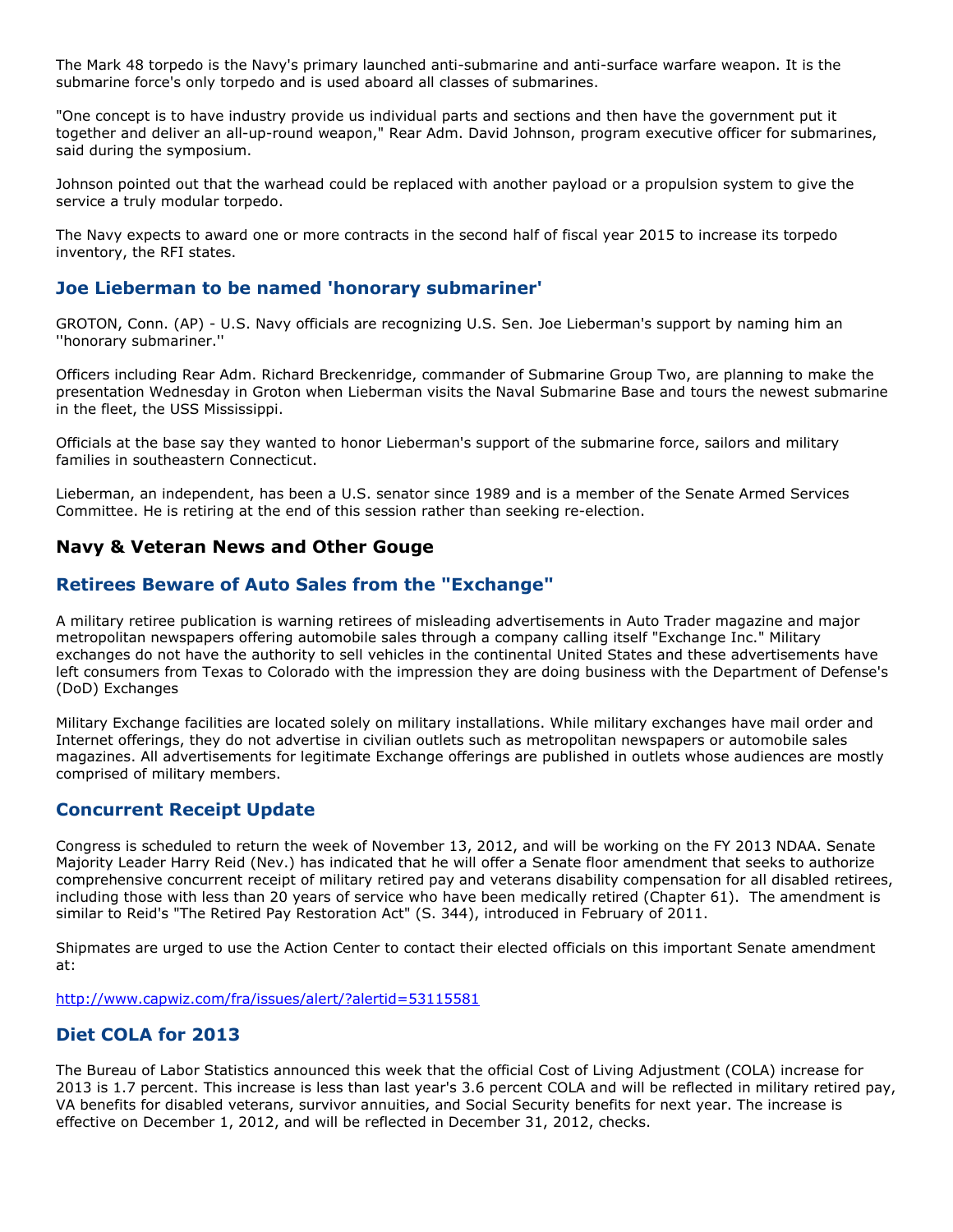The Consumer Price Index (CPI) determines the rate of inflation and is used to calculate the annual COLA. The CPI is based on the cost of a "basket of goods" for the average American during the period from October 1 to September 30 each year.

# **VA Releases Fact Sheet**

The Department of Veterans Affairs (VA) has a released a new and updated fact sheet on VA pension programs that includes important information for veterans, survivors and their families. The fact sheet explains who is eligible to receive pension benefits, and who is eligible for "aid and attendance." The document also provides a website list of accredited representatives that are available to assist claimants with preparation, presentation and prosecution of a claim for VA benefits. The information is accessible via the VBA Internet website link at

[http://www.vba.va.gov/VBA/docs/PensionProgramInfo\\_final.pdf](http://www.vba.va.gov/VBA/docs/PensionProgramInfo_final.pdf) 

# **President Signs Military Commercial Drivers License Act**

President Obama recently signed FRA-supported legislation into law. "The Military Commercial Drivers License Act" (S. 3624), sponsored by Senator Olympia Snowe (Maine), requires the U.S. Department of Transportation to accelerate licensing procedures to assist veterans acquiring commercial driver's licenses. The bill eliminates a previous restriction that only allowed veterans to obtain a commercial license in their home state of record. Now service personnel can apply their military training and earn a commercial license where they are stationed, which will help them obtain a civilian employment following their service.

## **Service Members' Growing Student Loan Debt**

Secretary of Defense Leon Panetta; Holly Petraeus, assistant director of the Consumer Financial Protection Bureau (CFIB) Office of Service Members Affairs, and Chuck Milan, acting deputy assistant secretary of Defense for Military Community and Family Policy, participated in a press conference last week to discuss the unique obstacles reported by service members seeking to pay off student loan debt. According to a new CFIB report, 41 percent of active duty service members are paying off education-related loans. Panetta stated that financial health of military personnel is important and that financial difficulties are the number one reason service members lose their security clearance.

For more information about how the CFPB can help service members and student borrowers, visit:

<http://www.consumerfinance.gov/servicemembers>

<http://www.consumerfinance.gov/students>

## **TRICARE Prime Service Areas to be Reduced**

According to press reports, the Department of Defense (DoD) is apparently planning to eliminate TRICARE Prime availability in several states and cities in the TRICARE West region, beginning on April 1, 2013. With some exceptions, most Prime beneficiaries in these areas will be moved to TRICARE Standard coverage, a more costly fee-for-service TRICARE option. Affected beneficiaries include retirees, Active Guard and Reserve troops, and family members in Iowa, Minnesota and Oregon, as well as in Reno, Nev., and Springfield, Mo.

DoD is not commenting on the plan, however, under new TRICARE contracts, TRICARE Management Activity (TMA) is only required to provide TRICARE Prime coverage to beneficiaries who live within 40 miles of a Military Treatment Facilities (MTF) and in areas affected by the 2005 base realignment and closure (BRAC) process. New contracts awarded in 2010 specified that DoD would only pay for Prime in the vicinity of MTFs and numerous appeals of the contract awards have delayed this action.

Exceptions to the new policy may be authorized for some beneficiaries if there is a network of providers beyond the 40-mile limit and within 100 miles of the beneficiary. FRA is closely monitoring this and will provide additional information as it becomes available.

# **Electronic TRS and TRR Payments**

TRICARE Reserve Select (TRS) and TRICARE Retired Reserve (TRR) beneficiaries who currently pay monthly premiums by check must begin making payments electronically before Jan. 1, 2013. TRICARE Management Activity (TMA) will only accept monthly premium payments by recurring automatic credit or debit card transactions, or by recurring electronic funds transfer (EFT) from a linked bank account.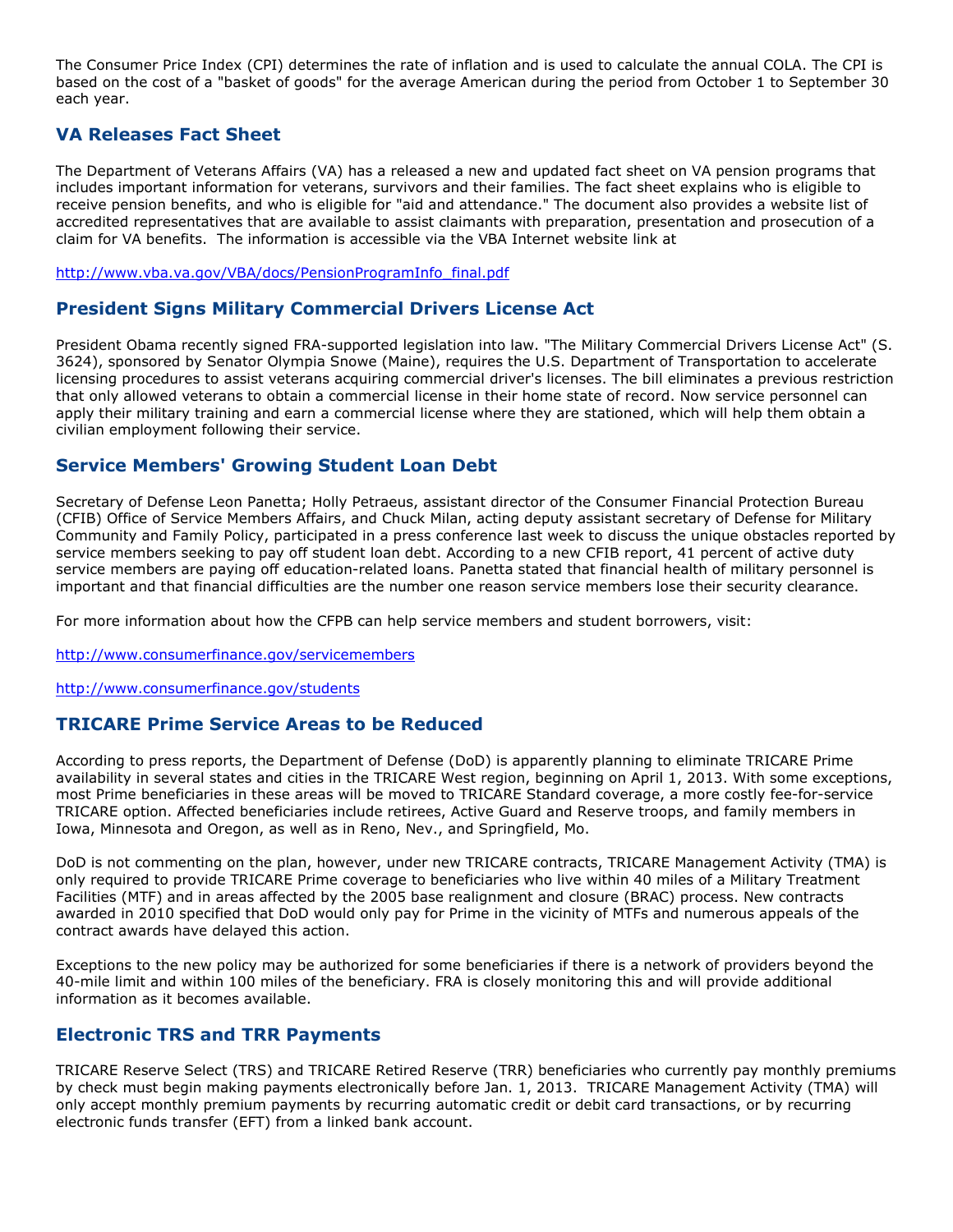Current TRR and TRS beneficiaries should have received notice from the Defense Manpower Data Center. Failure to pay premiums electronically by the due date will result in termination of coverage. For more information, visit

<http://www.tricare.mil/mediacenter/news.aspx?fid=751>

## **On The Web**

Some Websites and Blogs of Interest to USSVICB Members

**[USSVI Blog](http://ussvi.wordpress.com/)**

**[US Naval Institute](http://www.usni.org/)**

**[Naval History And Heritage Command](http://www.history.navy.mil/)**

**[Royal Navy Submarines](http://www.royalnavy.mod.uk/The-Fleet/Submarines)**

**[Medals Of America](http://www.medalsofamerica.com/)** 

(email your favorite links for publication to [steve\)](mailto:steven.morawiec@comcast.net)

## **Navy History**

## **HMS Conqueror's biggest secret: a raid on Russia**

The submarine that sank the Argentine cruiser General Belgrano during the Falklands war was involved in a much more daring and dangerous Cold War operation only weeks later By Neil Tweedie

6:10AM BST 12 Oct 2012

It was dark, in the early hours, and the sea was freezing as Her Majesty's Submarine Conqueror came to periscope depth. Her captain, Christopher Wreford-Brown, had been stalking his target methodically, a hunter in pursuit of wary prey. There she was, 1,000 yards ahead, slow-moving, seemingly unaware of the submarine coming up on her tail. Gathered around Commander Wreford-Brown in the darkened operations room, officers and men waited in silence, inner tension masked by outward calm. It was 1982 and this was the real thing.

HMS Conqueror is famous, some would say notorious, for sinking the Argentinian cruiser General Belgrano. The nuclear-powered attack submarine, a type also known menacingly as a hunter-killer, that year became the first of her kind to fire in anger. The Belgrano was sent to bottom in short order, her ancient hull rent by two torpedoes: 323 men, many of them young conscripts, died. The Falklands war began in earnest that day, May 2 1982.

But the ship now in the crosswires was not the Belgrano. This was August, almost two months after the liberation of the Falklands, and on the other side of the world, in the Barents Sea, backyard of the mighty Soviet Northern Fleet. Conqueror was sailing as close to Russian territorial waters as was legally allowed - or maybe closer. Submariners, a tight-knit community, politely disdainful of their surface counterparts, joke that there are two types of naval vessel: submarines and targets. Wreford-Brown's target was a spy trawler - an AGI in Nato parlance, meaning Auxiliary General Intelligence. Crammed with interception and detection equipment, they were a ubiquitous presence during the Cold War, shadowing Nato exercises or loitering off naval bases.

This one was special: Polish-flagged, she was pulling a device long coveted by the British and Americans, a two-mile string of hydrophones known as a towed-array sonar. It was the latest thing in Soviet submarine-detection technology and Conqueror's job was to steal it. To do so, the bow was equipped with electronically controlled pincers, provided by the Americans, to gnaw through the three-inch-thick steel cable connecting it to the trawler. The name of this audacious exercise in piracy? Operation Barmaid.

Thirty years on, and the story of this mission, classified Top Secret to this day, is being told. It may be that the Russian government is learning for the first time the fate of what was one of its most closely guarded devices.

"This was a quite remarkable feat, a daring exploit that carried with it immense risk," says the documentary maker Stuart Prebble, whose new book, Secrets of the Conqueror, discloses the existence of Barmaid. "When we think of the Cold War we think of Cuba and Berlin and missiles and tanks, but it was at sea, and under the sea in particular, where the East-West struggle was often at its most dangerous.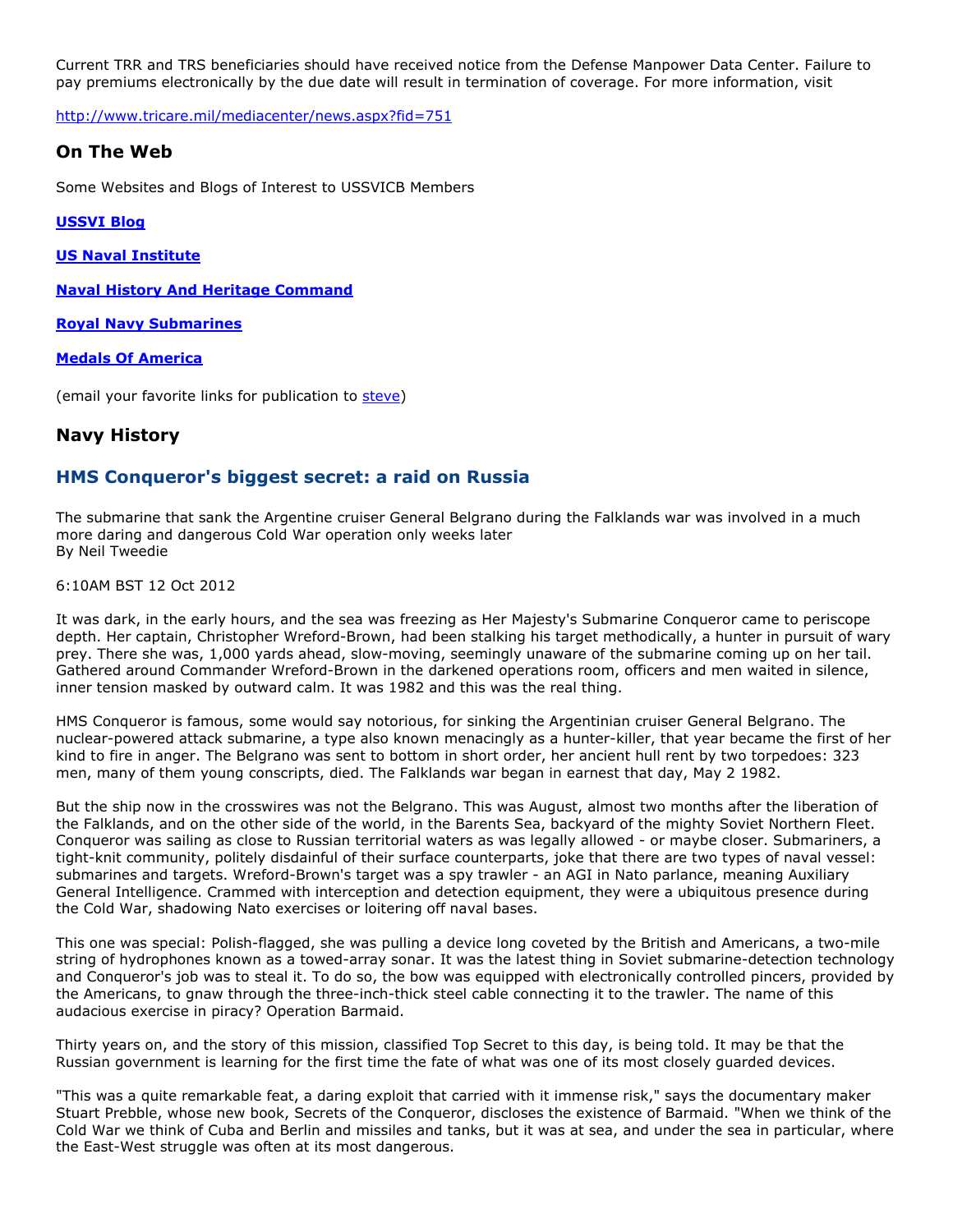"I have known about Barmaid for nearly 30 years and two years ago I approached the Ministry of Defence and asked that its details be released under the 30-year rule. They spent eight months thinking about it and eventually came back and said no. Their final position was that, although they wouldn't help, they wouldn't try to stop me writing about it."

Throughout the 1950s and 1960s the Anglo-Americans rested on their laurels, confident of their superiority in naval technology over the fledgling Soviet fleet. But as the 1970s wore on that confidence was eroded. Soviet submarines were not just becoming quieter and faster, they were able to turn the tables on their supposedly more advanced Western opponents. Submariners call it "bouncing", the practice of creeping up on a hostile submarine before switching on active, wave-emitting sonar. The deafening ping in the earphones of the target crew tells them: "I'm here. If this was a war, you'd be dead."

Towed-array sonar is different. It is passive and does not emit a signal. It floats at a prescribed depth, trailing behind a ship or submarine, simply listening for enemy submarines. Because the hydrophones are spaced out, they can achieve a multi-dimensional fix on a target, and are less vulnerable to noise from the host vessel. The American and British navies imagined themselves to be far ahead in this technology and were disturbed to discover that the Russians were matching them.

Had they caught up through ingenuity, or by spying?

The issue was sensitive for the British, who had been plagued by spy scandals in the post-war period. The "Portland Spy Ring" had betrayed naval secrets, as had the Admiralty clerk John Vassall. The Americans took the lead, conceiving a project to capture a towed array and discover its origins. General Dynamics, supplier of kit to the CIA, built the pincer equipment, which was installed in British submarines. But why not use the bigger US Navy?

"There are two schools of thought about that," says Prebble, a former editor of World in Action. "The British believed they were selected because they had more skilled submariners, and exercises do seem to bear this out. British submariners tend not to play by the book to the extent that the Americans do.

"The more cynical view has it that if a British sub was caught the diplomatic fall-out would be less severe than if an American one was involved. No one wanted to provoke a superpower confrontation."

Cutting a towed-array cable and making it look like an accidental loss was no easy task. Before Conqueror was fitted with the television-guided pincers, her sister ship HMS Churchill had tried to steam through an array to sever it from the towing ship. She was damaged and depth-charged for her pains. Conqueror made two attempts to use the pincers, in the Barents Sea and the Mediterranean, before her final attempt in August.

"When crews heard about these pincers, everybody thought it was absolutely crazy," says Prebble. "Their use demanded the most brilliant seamanship, coming up from below into the array's blind spot and edging towards the cutting point only a few yards from the tow ship. The pincers were designed to gnaw rather than slice cleanly to give the impression that the array had snagged on an underwater obstacle and been torn off."

There, then, was Wreford-Brown, staring though his periscope that August night. The TV cameras were useless until a few inches from the target, so black was the Arctic water. Wreford-Brown and his officers had to fall back on mental arithmetic to calculate their distance from the target.

"That was the genius of the exercise," says Prebble. "There is a way of approaching the blind spot that involves going deep and then coming up at an angle, literally below the vessel."

The trawler's propeller was feet away from Conqueror's hull. A momentary miscalculation and a collision was inevitable. But nerves held and a connection was made. The pincer blades gnawed, and in seconds that seemed like hours the array was freed. Clamps held on to the cable as Conqueror dropped away to a safe depth, trailing the array by her side.

"Everyone in the control room was tense," says one of those present. "We were expecting at any time that we would be discovered and were ready to run, if necessary."

None of the crewmen who spoke to Prebble was prepared to confirm Conqueror's position but the suspicion is that the operation took place inside Soviet territorial waters, just three miles from the coast. If discovered, the sub would have faced attack from Russian air and naval units. Once Conqueror reached a safe distance, divers were sent out to secure the array. The submarine later surfaced so that they could swim out again to haul the device aboard and bundle it in the hull.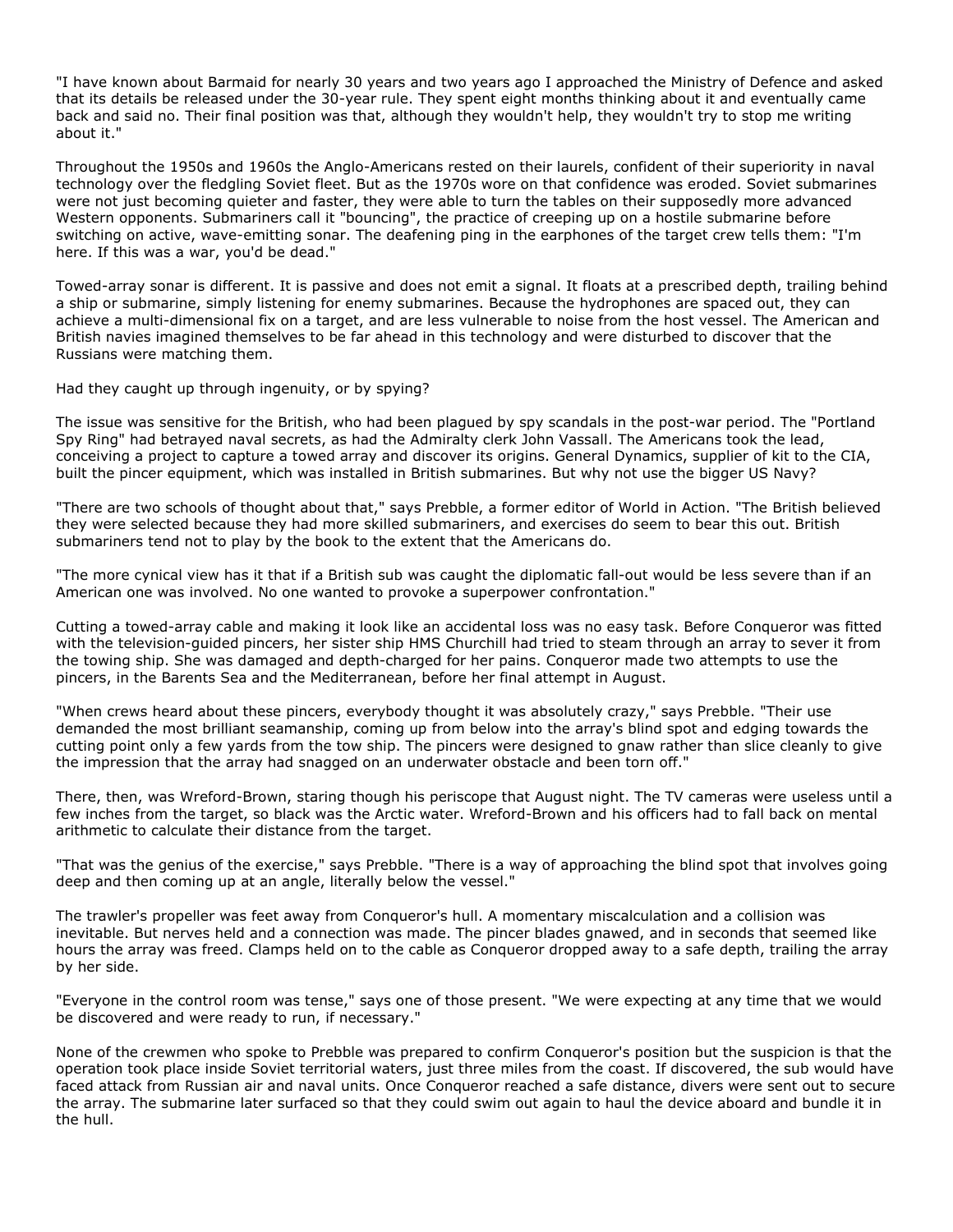Did the crew of the AGI know what had happened? Even if they suspected foul play it would not have been in their interests to admit it to their superiors. A sojourn in the gulag might have followed.

Immediately after Conqueror reached her base on the Clyde, the array was put on to an aircraft and sent for analysis in the United States. It is said that the name Conqueror was whispered with a certain reverence in the Pentagon for some time afterwards.

Following the sinking of the Belgrano, much speculation surrounded the disappearance of the Conqueror's logs. The assumption in some quarters was that they had been destroyed to conceal embarrassing details about the submarine's movements before and after the attack on the cruiser. Prebble thinks otherwise. "I believe the logs were shredded or incinerated to hide the Barents Sea operation," he says. "This was a top-secret mission."

The submarine arm is known as the Silent Service, partly because of its stealthy approach to warfare but also because of the secrecy attending its activities. Rarely does it receive public praise. Now, at least, we know of Operation Barmaid. The Conqueror's crew had to celebrate their triumph in secret. Let's hope they enjoyed a pint or two.

# **Why the Scorpion (SSN-589) Was Lost on 22 May 1968**

When the US nuclear submarine Scorpion was lost in the east central Atlantic on 22 May 1968, the event produced a series of acoustic signals detected by underwater sensors on both sides of the Atlantic.

By comparing the detection times of these signals, the position of the Scorpion was determined. That position provided the basis for the search that identified the Scorpion wreckage.

The first reanalysis of these acoustic signals in 40-years, in combination with conclusions drawn in 1970 by the Scorpion Structural Analysis Group (SAG), has provided the following new information:

- The initiating events that caused the loss of Scorpion were two explosions with an energy yield of not more than 20 lbs of TNT each. These explosions, which occurred one-half second apart at 18:20:44 Greenwich Mean Time (GMT) on the 22 May 1968, were contained within the Scorpion pressure-hull,

- Based on the examination and microscopic, spectrographic and X-ray diffraction analysis of a section of the Scorpion TLX-53-A main storage battery cover recovered by the U.S. submersible, Trieste-II, the SAG determined the battery exploded before flooding of the battery well occurred.

- Collectively, the acoustic data and the physical evidence confirm Scorpion was lost because of two explosions that involved the ignition of hydrogen out gassed by the battery, i.e., these explosions were the initiating events responsible for the loss of Scorpion.

- These explosive events prevented the crew from maintaining depth-control. The Scorpion pressure-hull and all internal compartments collapsed in 0.112-seconds at 18:42:34 GMT on 22 May 1968 at a depth of 1530-feet. The energy yield of that event was equal to the explosion of 13,200 lbs of TNT, the essentially instantaneous conversion of potential energy (680 psi sea pressure) to kinetic energy, the motion of the water-ram which entered the pressurehull at supersonic velocity.

- The more than 15 acoustic events that occurred during the 199-second period following pressure-hull collapse were produced by the collapse of more pressure-resistant structures, including the six torpedo tubes, within the wreckage.

- Reanalysis of the acoustic data also confirmed:

(1) Scorpion did not reverse course to deal with a torpedo conjectured to have become active in its launch tube;

(2), there were no acoustic detections of either a torpedo or any other naval surface ship or submarine when Scorpion was lost,

(3), there were no explosive events external to the Scorpion pressure-hull.

In summary, Scorpion was lost because two battery-associated explosions created onboard problems the crew could not overcome. There was no Soviet involvement.

This information has been provided to the Chief of Naval Operations, OPNAV N87, the Office of Naval Intelligence (ONI), Commander Submarine Forces, and the Naval History and Heritage Command.

Source: analysis of acoustic data that has been in the public domain for over 40-years. Analyst: B. Rule, for 42-years, the lead acoustic analyst at ONI, the national laboratory for passive acoustic analysis.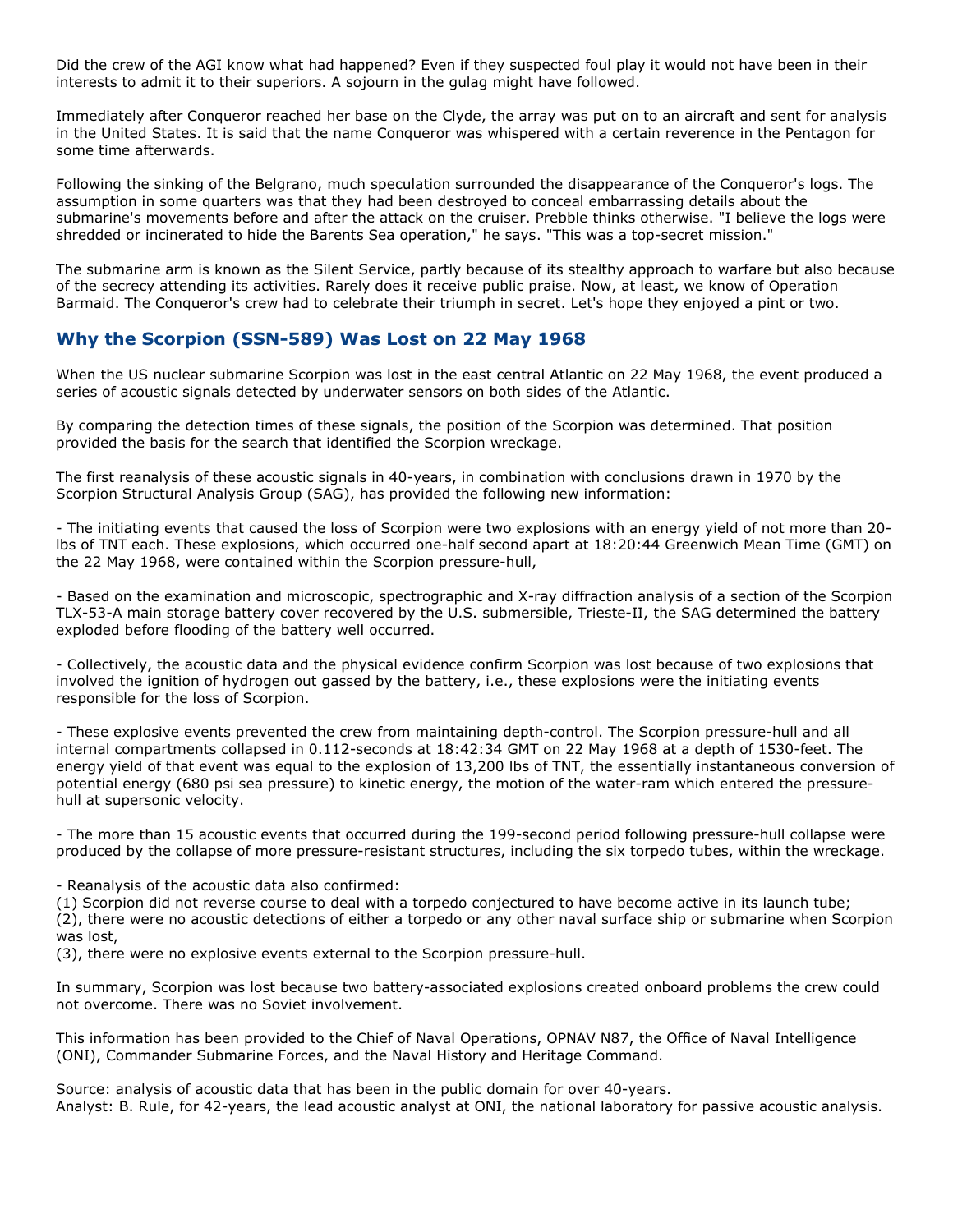# **LITTLE KNOWN FACTS ABOUT SUBMARINES**

The first Japanese casualty to American arms during WW-II was an aircraft shot down on Dec. 7th, 1941 by the Tautog (SS199)

The first submarine force casualty suffered in WW-II was G. A. Myers, Seaman 2, shot through the right lung when Cachalot (SS170) was strafed during the Pearl Harbor raid.

The first "live" torpedoes to be fired by a Pearl Harbor submarine was fired by the Triton (SS 201)(Lent), 4 stern tubes fired on the night of Dec. 10, 1941.

The first Pearl Harbor boat to be depth charged was the Plunger(SS 179) (White) on Jan. 4, 1942 - 24 charges.

The first "down the throat" shot was fired by Pompano on Jan. 17, 1942.

The first Japanese warship to be sunk was torpedoed by Gudgeon (Grenfell) at 9 AM on Jan. 27, 1942, the IJN I-173 (SS).

The first major Japanese warship lost to submarines during WW-II was the heavy cruiser Kako that fell victim to S-44 (Moore) on Aug. 10, 1942.

The first submarine to fire on a battleship was Flying Fish (Donaho) Sept. 1942, damaging a Kongo class BB. The first submarine to fire on an aircraft carrier was Trout (Ramage), Damaging Taiyo, August 28, 1942.

The first Japanese ship to be sunk by gunfire was by Triton (Kirkpatrick), near Marcus Island on Feb. 17, 1942. At the time, Kirkpatrick was the youngest skipper to get command at Pearl.

The first man to die in submarine gun action was Michael Harbin, on Silversides, May 1942.

The first rest camp for submarine crews was established at a military encampment at Malang, in the mountains of Java, 89 miles from Soerabaya. Three days were allotted to submarine crews there in January 1942.

The first TDC (Mark 1) was installed in the Cachalot.

The Plunger was the first boat to sustain an "arduous" depth charge attack and survive.

In September 1936, Cdr. C. A. Lockwood Jr., assumed command of SubDiv 13 composed of the new boats Pike, Porpoise, Shark and Tarpon.

On December 31, 1941, Captain Wilkes evacuated Corrigidor on board the Seawolf to establish a new base at Soerabaya, Java. Simultaneously Capt. Fife boarded Swordfish and sailed to Darwin, Australia.

Expressing the view that Japan could not hope to be victorious in a war with the U.S., Admiral Yamamoto was "shanghaied" to the post of Commander of the Combined Fleet (from the Naval Ministry) to thwart a possible assassination at the hands of his many dissenters.

A survivor of the Jap carrier Kaga, at the Battle of Midway, told how some of his shipmates saved themselves by clinging to the air flask of a torpedo fired from Nautilus that hit the carrier and failed to explode, the concussion separating the warhead from the airflask.

LtCdr. Francis White was the only skipper who lost two submarines in combat, the S-39 and the S-44.

The IJN I-176 (Cdr. Kosaburo Yamaguchi) was the only Japanese boat to sink an American submarine (Corvina) during the war.

The last Japanese submarine to be sunk in the Pacific, the I-373, was torpedoed by Spikefish (Monaghan) on the morning of 13 Aug. 1945, in the East China Sea.

As late as July 1945 Japanese guns on the cliffs of Lombok Strait shelled the Loggerhead as she proceeded through the strait on the surface.

In July 1945 Bugara (Schade) operating in the Gulf of Siam, sank 12 junks, 24 schooners, 16 coasters, 3 sea trucks and one naval auxiliary, all by gunfire.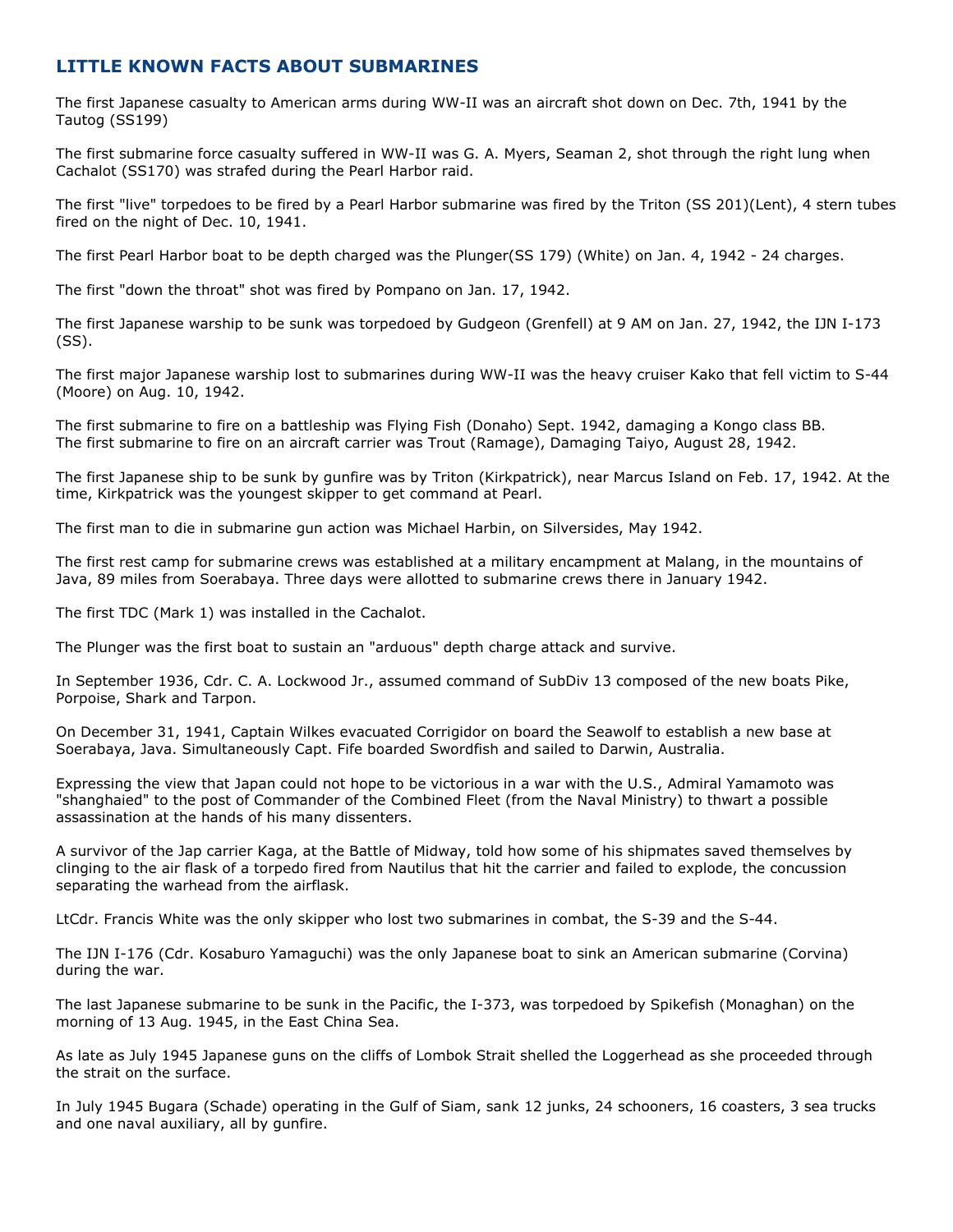In the early morning hours of June 22, 1945, Barb, (Fluckey) fired a dozen 5-inch rockets into the town of Hokkaido from 5000 yards off shore.

A Japanese prisoner, recovered from a wrecked aircraft by Atule (Mauer) had the following items in his pockets: 7 packs of Jap cigarettes, 1 pack of British cigarettes, calling cards, ration books, club tickets, diary, note book, flight record and two magnetic detector tracers, with notes concerning them, a thick wad of money, a vial of perfume and a number of other personal items.

On the night of 8-9 December 1944, in a coordinated attack with Sea Devil, Redfish heavily damaged the aircraft carrier Hayataka; ten days later she sank the newly built carrier Unryo.

When Robalo was sunk, presumably by a mine, on 26 July 1944, five of her crew swam ashore and were captured by Japanese military police and jailed for guerrilla activity. They were evacuated by a Jap destroyer on 15 August and never heard from again.

On 27 Oct. 1944 Rock fired 9 torpedoes at Darter, stranded on Bombay Shoal.

In Feb. 1943 Tautog (Sieglaff) laid mines off Balikpapan, Borneo. In April 1944, the Jap destroyer Amagiri struck one of these mines and sank. This was the same destroyer that rammed the PT-109, commanded by J.F.Kennedy.

The first boat to be equipped with QLA sonar for locating mines, was Tinosa.

When Admiral Nimitz assumed command of the Pacific Fleet in Jan. 1942, he raised his flag on the submarine Grayling. Relinquishing command nearly four years later, he lowered his flag on the submarine Menhaden.

America's first Japanese POW was sub-Lieut. Sakamaki, captured when his midget submarine, launched from the I-18, struck a reef in Kaneohe Bay and he swam ashore and surrendered.

The second Japanese submarine sunk, a midget caught inside Pearl Harbor and sunk by the seaplane tender Curtiss, was later raised. Too badly damaged for intricate examination, it was used as fill-in material in the construction of a new pier at the submarine base.

During 520 war patrols in 1944, submarines fired 6,092 torpedoes, more than in 1942-43 combined (5,379).

Statistically it took 8 torpedoes to sink a ship in 1942, 11.7 in 1943, 10 in 1944.

During 1944, 117 navy and air force personnel were rescued by U.S. Subs;

The Tang (O'Kane) picked up 22 for the leader in this category.

During 1944 Japan lost 56 submarine, 7 to U.S. Submarines.

On Nov. 21, 1944, Sealion II (Reich) fired a salvo of fish at each of two BB's, the Kongo and Haruna. The Kongo was hit and sunk, but the DD Urakazi intercepted the fish meant for Haruna and was instantly sunk.

Message to all submarines on 13 April 1944: "Until further notice give fleet destroyers priority over maru types as targets for submarine attacks.

During 1944 U. S. submarines sank 1 BB, 7 Cvls, 2 CA's, 7 CL's, 3 DD's and 7 SS's of the Japanese navy.

So numerous were submarine attacks on the Singapore-to-Empire trade routes in 1944 that a common saying in Singapore was that "one could walk from Singapore to Tokyo on American periscopes.

Emperor Hirohito, upon learning of the Bataan death march at the conclusion of the war, stripped General Homma, the responsible commander, of his medals and decorations.

When the loss of Saipan was announced to the Japanese people on July 18, 1944, Prime Minister Tojo and his entire cabinet resigned.

On Feb. 22, 1945 the Flounder fired four fish at a Jap patrol boat. Two of the fish ran in a circle, causing Flounder to maneuver frantically to avoid disaster. On the following day she collided with Hoe.

The Flounder (Stevens) sank the only German U-boat that was credited to U.S. Submarines in the Pacific.